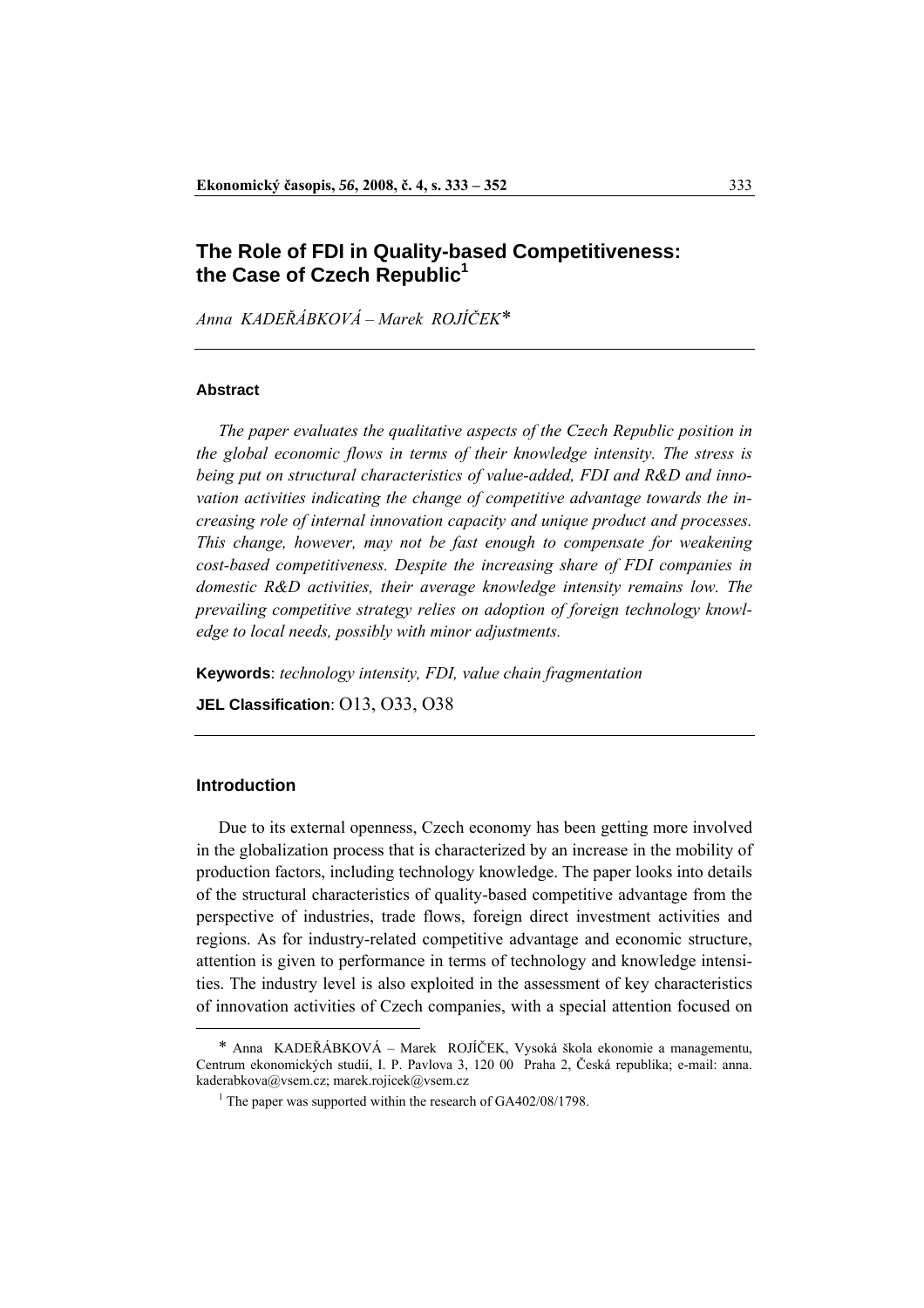the differences between manufacturing and services (innovation modes, R&D intensity, cost structure and innovation intensity, results, motivation and barriers of innovation activities). In terms of foreign direct investment, attention is especially given to its role in domestic R&D activities (their share in expenditure and employment) and in innovation outputs (in comparison with local companies). At the regional level, focus is aimed at assessing economic performance as both a prerequisite for and result of competitiveness, with a special regard to innovation performance evaluated in terms of R&D activities, technology-intensive value added and the level of foreign direct investment.<sup>[2](#page-1-0)</sup>

 The comparative advantage and specialization of the individual economies are traditionally understood from the point of view of the trade of final products or industrial structure of exports. Nonetheless the existing global fragmentation of the production chain needs a new approach to international trade analysis (see Jones, 2000, and Arndt, Kierzkowski, 2001). The fragmentation of the production chain enables spatial allocation of the production according to the factor intensity of the individual stages of the production chain and not according to the average factor intensity of the final product. The development of the global production systems leads to repetitive including of the intermediate products (intraindustry trade) and thus to the high growth rates of both exports and imports without corresponding growth of the value added. The intra-industry trade is often accompanied by the intra-firm trade among foreign affiliates of the multinational corporations. The theory of the multinational firms is traditionally explained by OLI-theorem, which specifies three main factors necessary for any investments abroad: the advantage of ownership, localization and internalization of production (see Dunning, 1988 and 1993).

# **1. Structural Characteristics of Globalization**

 The nature of global economic activity has a significant impact on the increasing mobility and range of migrating *production factors* that increasingly include, besides industrial production and physical capital, the flows of services, R&D and human capital that result in flows of skilled workforce and investment in technology and expertise. Together with the changing technology, production, investment and trade flows, the share of *emerging* markets in the global output

<span id="page-1-0"></span> <sup>2</sup> <sup>2</sup> For the survey of key theoretical starting points related to the knowledge-based competitiveness see e.g. Kadeřábková (2004, 2005, 2006), Kadeřábková et al. (2006), Rojíček (2006), WEF (2006), UNCTAD (2005, 2006). The comprehensive empirical background has been presented above all in the annual survey publications of OECD (2005, 2005a, 2006, 2006a). Methodology of innovation performance analysis has been included e.g. in the papers of Arundel, Hollanders (2005) underlying the publication of Innovation Scoreboard.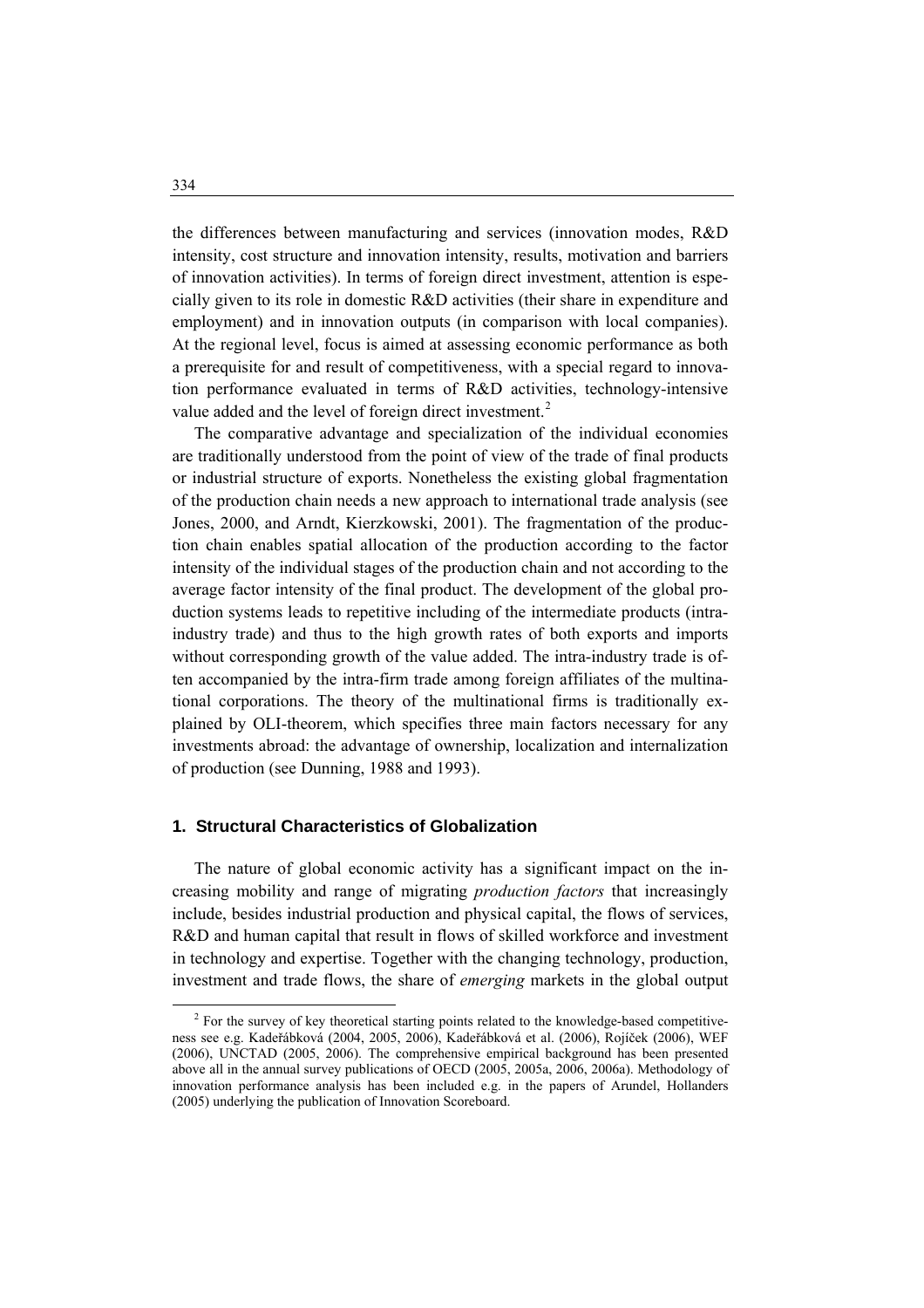has been increasing. By 2015, China will have become the second strongest world economy, with India increasing its economic power as well. Production factors will always be directed into the countries with the highest economic or social return that is dependent on their structural characteristics  $-$  i.e. the quality of physical and human capital, market size, growth potential, transport costs and barriers preventing the entry. The current emerging economies show a *high production* in skilled human capital and R&D expenditure (although from a significantly lower base when compared to developed countries). Therefore, in the not so far future, these countries will be, due to their strengthening domestic knowledge base, able to compete against more developed countries in a *wide range of products,* i.e. not only in low value added segments of products and services where their production costs are markedly lower.

### **1.1. Foreign Direct Investment**

 Since the 90s, the development of global economy has been characterized by foreign direct investment (FDI) flows growing faster than world trade. Even though the position of the developed countries, i.e. the USA and EU, remains most important, the share of *emerging markets* has quickly become more significant (China's share went up from 2% in 1990 to 10% in 2004). Unlike in the past, they are not used just as locations for cheap production but they also attract an ever increasing share of investment in *high-quality activities*, i.e. research, development and innovation activities. Together with the growing importance of trade and services, also the importance of FDIs has been increasing in this sector. Foreign companies play a bigger role in the R&D performance in the host economies. FDIs are important for the *parent company* since they provide for a more efficient production, access to new markets and adoption of new technology. From the macroeconomic perspective, FDIs help restructure economies according to the changing comparative advantage. The majority of FDIs from EU countries go to the OECD countries, but the share of emerging economies increases as well. Differences in the FDI development are also apparent within the EU, with the old EU countries losing FDIs in favour of the new members.

#### **2. International Division of Labour**

 The growth of trade flows as a result of globalization has initiated a discussion on the impacts of *international division of labour and production*. An increasingly important role of emerging markets (especially India and China) in EU trade stresses the differences in the relative factor endowment among trade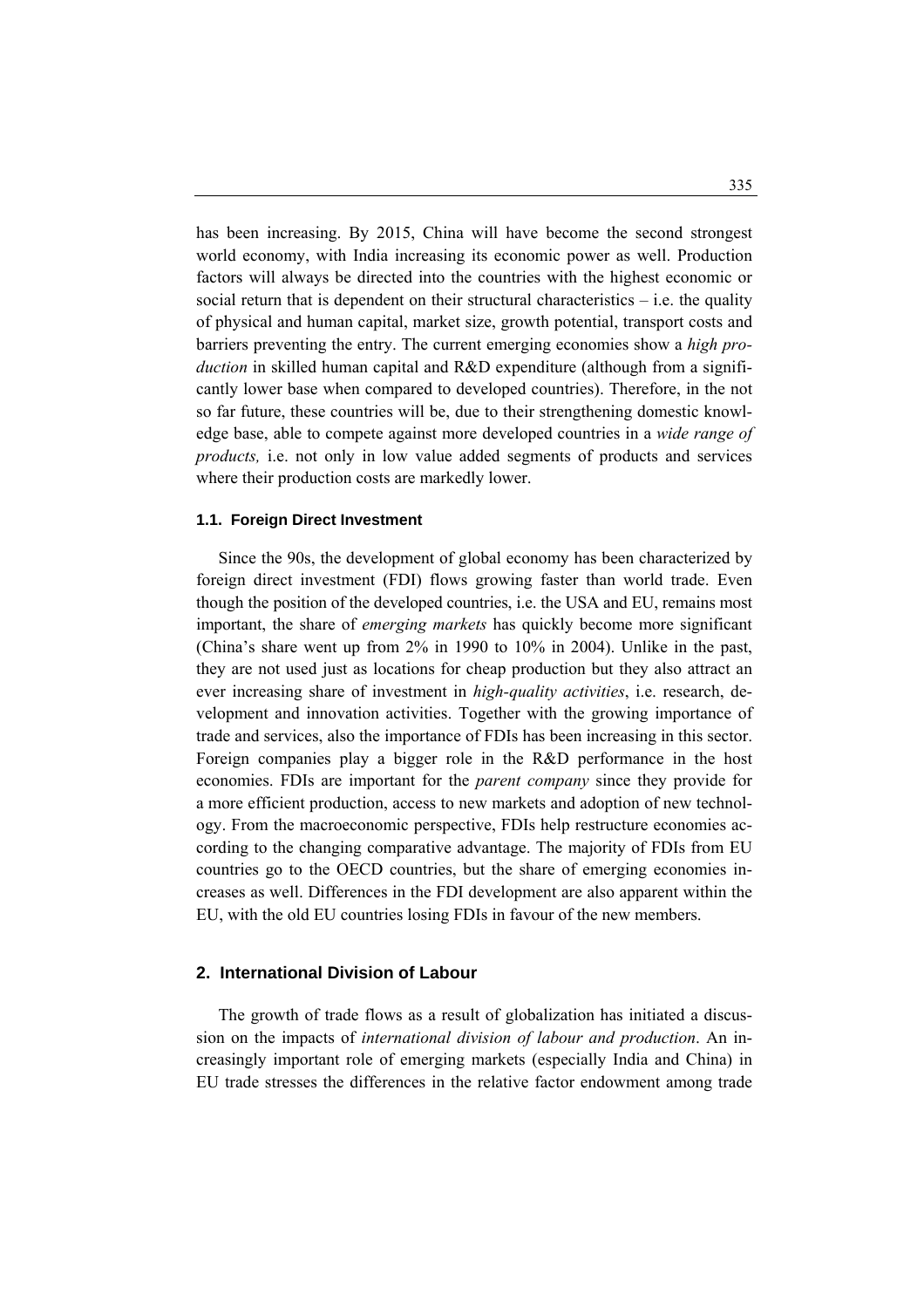partners. These differences subsequently influence industry specialization, thus affecting the labour and investment demand in the individual member states.<sup>[3](#page-3-0)</sup> Specific attention is given to the influence of globalization on individual industries within the EU and on the demand for groups of (differently skilled) employees and to the ability of the qualification supply to react to the changes in the qualification demand structure.

# **2.1. International Context**

 Developed countries have steadily shown a long-term growth of trade openness (the share of trade in GDP). A new trend is presented by the growth of *inter-industry trade* within the EU from the beginning of the new millennium (and since 1996 in the USA) that was significantly decreasing in the previous period.<sup>[4](#page-3-1)</sup> This is in part due to the increased importance of trade in raw materials (especially oil imports) but this trend also significantly impacts manufacturing. The change is attributed especially to the increased importance of trade among countries with different factor endowments – i.e. with different levels of economic development and, subsequently, trade specialization. The available empirical studies have shown so far that the fears of globalization negatively impacting the labour market are groundless – the impact on the total employment seems to have the opposite effect. However, the impact on particular industries or skills should be examined, particularly in combination with their regional concentration.

 In comparison to intra-industry trade, the development of inter-industry trade may be connected to higher adjustment costs incurred as a result of the affected industries within the EU losing their comparative advantage. The increased trade importance of China and India and the related change in industry specialization of their comparative advantage provokes fears in developed countries of decreased demand for *less skilled labour force,* followed by an increase in the unemployment rate of this particular group and a decrease in relative wages (increased income inequality). These fears may be substantiated in companies that relocate their activities to cheaper locations using to a large extent unskilled labour force (outsourcing), e.g. assembly of parts, and, on the other side, increase the extent of activities performed by skilled employees (technology development and design).

<span id="page-3-0"></span> $\frac{1}{3}$ <sup>3</sup> Differences in factor endowment mean that more developed countries show a relative redundant supply of quality-intensive factors – such as skilled workforce, high-technology – with the less developed countries tending to provide cheaper and less skilled workers and adapted, less demanding technology. Factor endowment thus directs industry specialization of production or competitive advantage of a particular country toward high or low tech products (economic activities).

<span id="page-3-1"></span><sup>&</sup>lt;sup>4</sup> Inter-industry trade (IIT) is carried out among different industries. The opposite is the intra-industry trade when products are traded within the same industry (commodity group), either as final products (horizontal or vertical IIT) or in different processing stages (vertical IIT).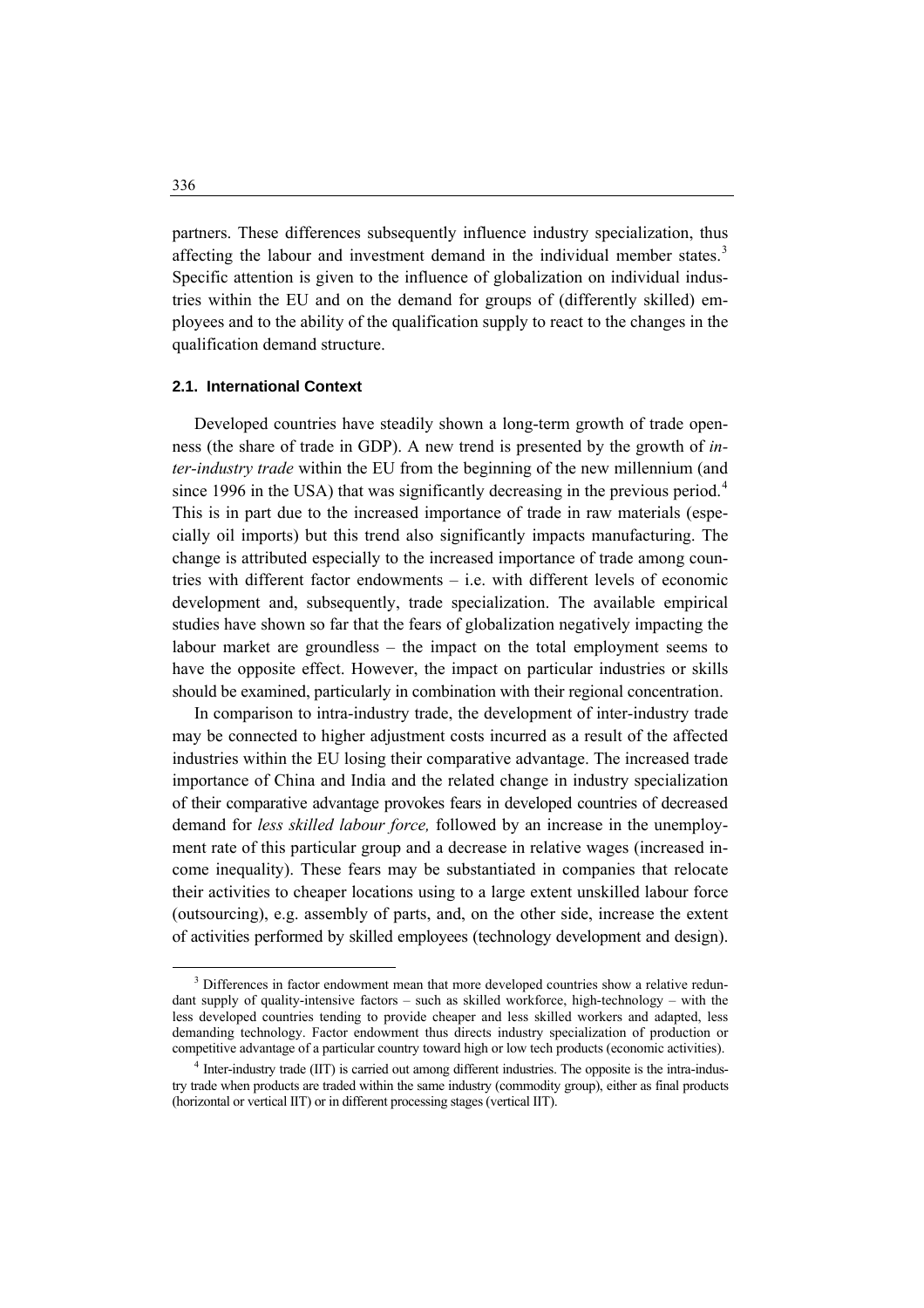Nevertheless, from a long-term perspective, it may be expected that Chinese technology level will improve and this may result in a repeated change in the nature of trade with the EU countries, shifting from traditional (labour-intensive) products toward technology more sophisticated segments (in EU imports, the share of these segments has already increased significantly over the past five years).<sup>[5](#page-4-0)</sup>

 However, the impacts of globalization on the labour market need to be examined in a more comprehensive way, taking into account *static and dynamic effects* of the specialization development in the EU and its current less developed trade partners (including the linkages among these effects). The decrease in the demand for less skilled labour in manufacturing in the EU may be softened by its growth in the non-tradable sector (i.e. services). An important improvement in the educational attainment in developing countries may change the focus of their specialization (the sources of comparative advantage) in favour of quality more intensive activities. On the other hand, a higher external openness increases competition, supporting innovation performance. New technology requires higher skills, thus lowering the demand for less skilled labour. It also needs to be considered that among the various EU countries, there are significant (*structural*) *differences* in the labour market characteristics that may make the identification of globalization impact on unemployment and wages (groups with different qualification levels) more difficult. Nevertheless, this identification is necessary for corresponding adjustment of the related policies that condition their effectiveness. Initially, the position of Czech economy is assessed according to the structure and competitive advantage of foreign trade in respect to the position within the EU market, geographic concentration, industry specialization and quality characteristics of technology and factor intensities. A special attention is given to the influence of foreign investment on the position of Czech economy within the multinational value chain.

#### **2.2. The Structure and Competitiveness of Foreign Trade**

 After the EU accession, the foreign *exchange of goods* in all the new members in Central and Eastern Europe became more intensive. However, the Czech Republic was the only country that had a positive trade balance in 2005 (Hungarian trade balance become positive in 2006). Also significant was the shift in the

<span id="page-4-0"></span> $\frac{1}{5}$  $5$  The increase in the share of office equipment, telecommunication appliances, electric and electronic instruments in the total Chinese export is a result of a strong FDI inflow in the development of capital and technology intensive industries over the past five years. The main reason for this development is the transfer of the final (labour-intensive) stage from developed countries, with Chinese value added remaining relatively low. The increasing level of the local knowledge base in combination with a high FDI inflow will significantly speed up technology transfer, support the development of internal innovation capacities, thus contributing to narrowing the Chinese technology gap.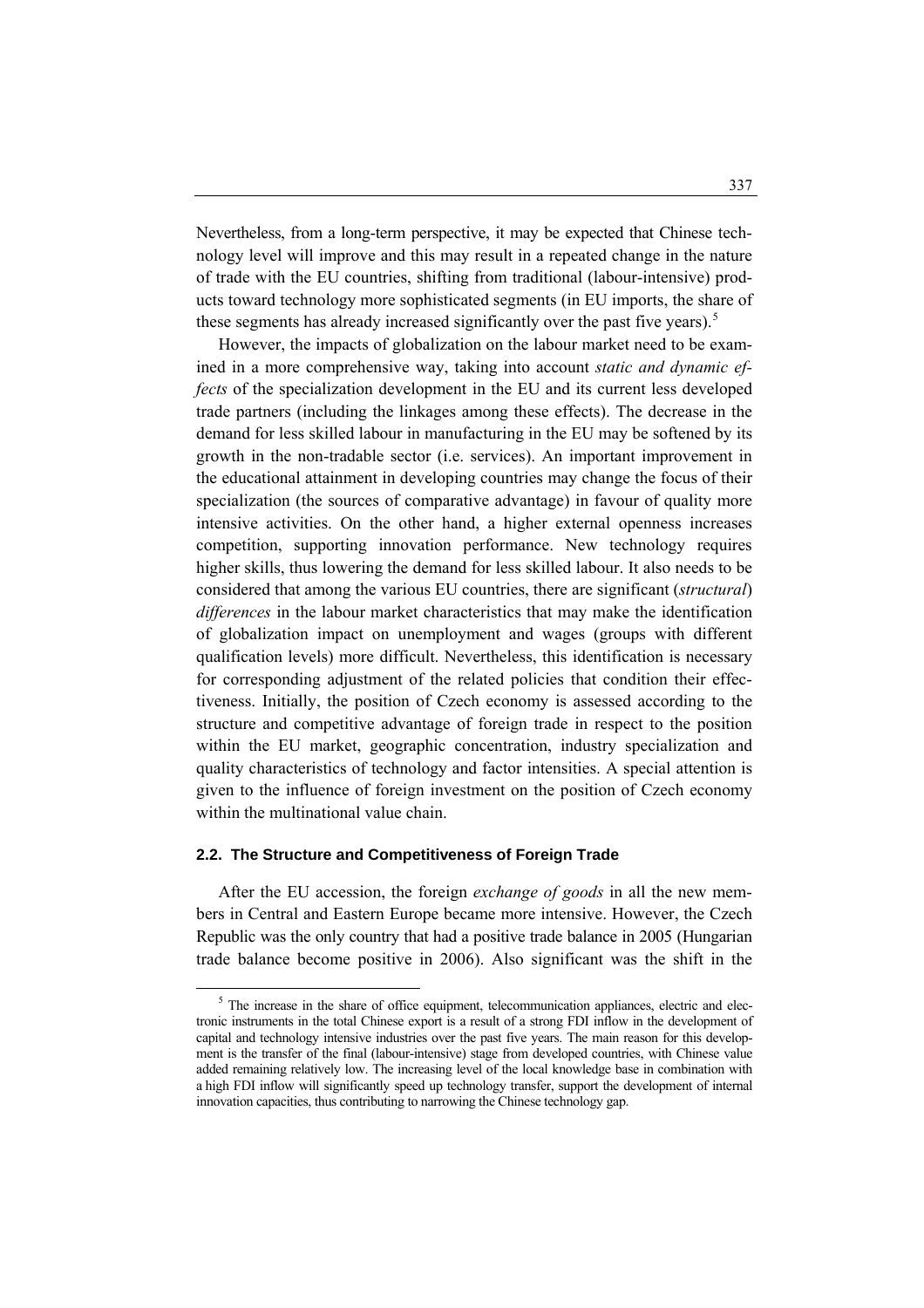competitiveness reflected in the increased share of Czech exports in EU-27 imports – reaching up to 2.7% compared to 1.4% in 1999. Rather than the actual EU accession itself, the international trade in the Czech Republic was more influenced by long-term structural changes related to the former FDI inflows with significant export-enhancing focus. FDIs also negatively affect the trade balance by importing investment goods and production components. In general, in the first stage of FDI, the pro-import influence is predominant, with exports growing gradually afterwards. In many cases, local manufacturers replace foreign component imports and further soften the influence of FDI on imports. Currently, the main investment importing stage has ended and the pro-export effect starts to become apparent.

#### **2.3. Quality of Trade Structure**

 In terms of competitiveness within the global market, the position of any given country in the international trade needs to be considered, i.e. the *quality intensity of the value chain*. Comparative advantages and specializations of national economies have been traditionally perceived in terms of trade in final products or industry focus of exports. However, *territorial fragmentation* enables to locate production according to factor intensities of individual stages of the production chain rather than the average factor intensities of the final products. Due to their comparative advantage in the production of labour- or material-intensive components or the assembly of final products, less developed countries may therefore get more intensively involved in the international division of labour even when it comes to producing high-tech products. From 1995 the export structure of new (more developed) EU members shifted strongly in favour of *medium-high-tech* industries. This applies mostly to engineering, electric technologies and the production of transport vehicles. These industries are able compete in quality as documented by the current growth of export prices and the EU-15 market share (see e.g. Landesmann and Wörz, 2006).

 The characteristics of specialization and geographic focus of trade linked to the intensity of integration into the multinational value chain have an important effect on the development of *intra-industry trade* (see Table 1). Within the multinational chain, products in different production stages are exchanged within the same industry. An increase in the intra-industry trade in manufacturing between 1995 and 2003 is apparent in the majority EU countries. In the Czech Republic, the major increase was recorded in high-tech industries, especially in the production of office equipment. On the other hand, the intra-industry trade in mediumhigh-tech industries was already high in 1995, and subsequently tended to gradually decrease.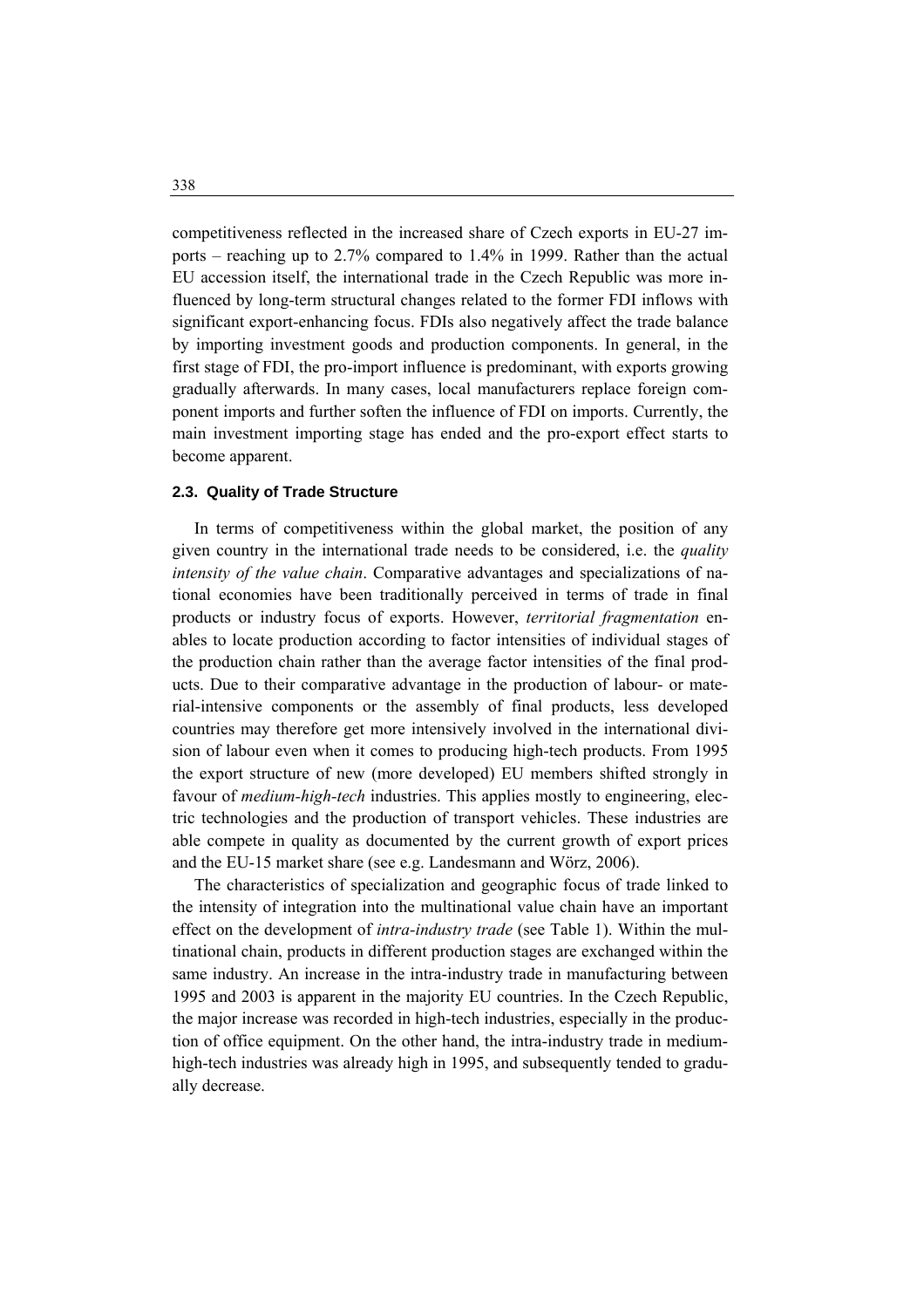#### Table 1

**The Development of Share of Intra-industry Trade in Manufacturing[6](#page-6-0)**

|                | 1995 | 1996                 | 1997 | 1998 | 1999 | 2000 | 2001 | 2002 | 2003 |
|----------------|------|----------------------|------|------|------|------|------|------|------|
| Hungary        | 75.0 | 73.1                 | 78.1 | 77.0 | 75.8 | 78.2 | 80.6 | 83.8 | 83.5 |
| Czech Republic | 74.1 | 79.7                 | 80.6 | 82.3 | 80.1 | 79.5 | 81.5 | 83.3 | 83.0 |
| Slovakia       |      | $\ddot{\phantom{0}}$ | 74.9 | 75.3 | 75.5 | 74.3 | 77.2 | 78.2 | 76.8 |
| Poland         | 62.4 | 61.4                 | 61.0 | 60.4 | 61.4 | 68.5 | 72.0 | 74.1 | 75.6 |

*Note*: The share of inter-industry trade may be expressed as the difference between the above number and 100%. *Source*: OECD, STAN Database (10. 5. 2007); own calculations.

 Comparative industry advantage may be expressed as a *contribution to trade balance* where it is perceived as a net trade concept (including imports), see Table 2. In this concept, the total trade deficit is divided among commodities based on their share in the trade total. In 2005, the highest contribution in the Czech Republic came from the group of medium-high-tech industries, especially the automotive industry (its contribution is the highest of all industries). Between 1995 and 2005, the contribution of high-tech industries to trade balance relatively grew, yet it still remained negative, as was the case in the majority of EU countries (with the worst results in the production of TVs, radio and pharmaceutical products).

 Between 1995 and 2005, the *export-import ratio of manufacturing* (relative trade balance) grew in the Czech Republic from 89% to 109%. This share is the highest in medium-high-tech industries, especially in machinery and transport vehicles. In these industries, the Czech Republic and Hungary have the highest export-import ratio of EU countries. Between 1995 and 2005, the export-import share in high-tech industries in the Czech Republic grew considerably, from 35% up to 85%.

#### Table 2

<span id="page-6-0"></span> $\overline{a}$ 

**Indicators of Comparative Advantage of the Czech Republic in Terms of Technology Intensity** 

|                                                | HТ             |                | MHT            |              | MLT         |                 |             |                 |
|------------------------------------------------|----------------|----------------|----------------|--------------|-------------|-----------------|-------------|-----------------|
|                                                | 1995           | 2005           | 1995           | 2005         | 1995        | 2005            | 1995        | 2005            |
| Contr. to trade balance<br>Export/import ratio | $-5.3$<br>34.9 | $-2.1$<br>85.3 | $-1.9$<br>80.4 | 3.3<br>127.1 | 4.2<br>24.0 | $-0.9$<br>100.9 | 3.0<br>15.6 | $-0.3$<br>104.6 |

*Note*: Technology intensity in manufacturing: HT – high-tech, MHT – medium-high-tech, MLT – medium- -low-tech, LT – low-tech.

*Source*: CZSO (30. 6. 2007).

$$
^{6} \ \ \text{IIT}_{\ \text{tot } \text{manuf.}}^{k} = 100 \times \left\{1 - \left[\sum_{i} \left\lvert \left(\text{EXPO}_{i}^{k} - \text{IMPO}_{i}^{k}\right) \right\rvert \middle/ \sum_{i} \left(\text{EXPO}_{i}^{k} + \text{IMPO}_{i}^{k}\right) \right] \right\}, \ \text{where } \ \text{EXPO and}
$$

IMPO are the total exports and imports of goods at current prices. The industrial breakdown used is based upon the International Standard Industrial Classification (ISIC) Revision 3.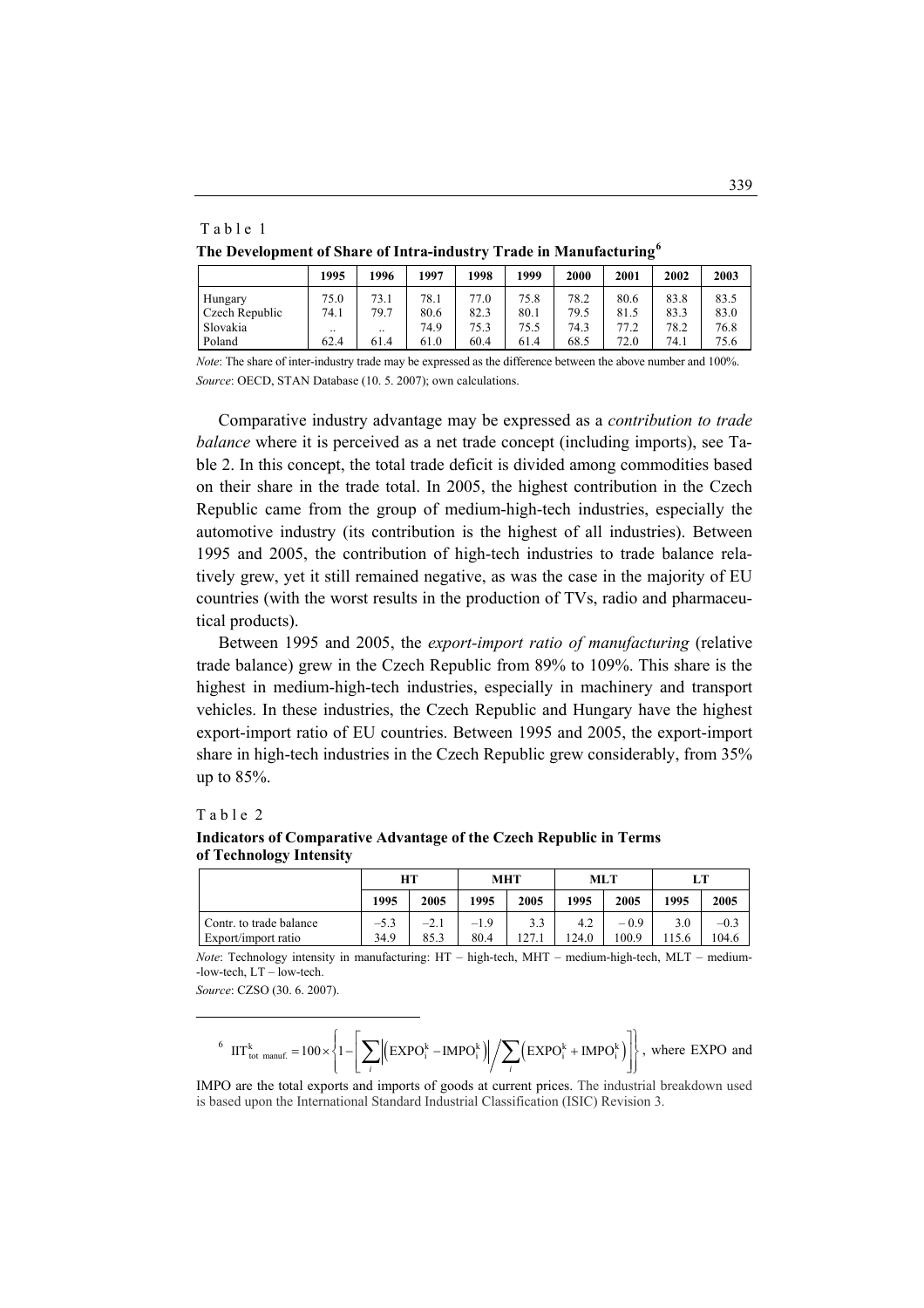Between 1995 – 2005, the relative trade to production indicators in the Czech Republic were growing (see Table 3). This applies both to the share of *export in production* and the *import penetration* indicator.<sup>[7](#page-7-0)</sup> The share of export in production of the domestic manufacturing grew from 41% to 60%. Similarly, the import penetration grew from 44% to 58%. While the export/production ratio shows the importance of foreign trade for a given industry, the import penetration indicator expresses the share of imports in domestic demand, thus reflecting the competitiveness of local products against imported goods. Higher import penetration implies weaker competitiveness of the domestic products to the imported ones. High values of both indicators reflect the intensity of trade in intermediate goods.

|            |                                                                                                                                         | <b>Export Share</b>              |                                  |                                        | <b>Import Penetration</b>        |                                  |                                                |  |
|------------|-----------------------------------------------------------------------------------------------------------------------------------------|----------------------------------|----------------------------------|----------------------------------------|----------------------------------|----------------------------------|------------------------------------------------|--|
|            |                                                                                                                                         | 1995                             | 2005                             | change                                 | 1995                             | 2005                             | change                                         |  |
|            | Manufacturing                                                                                                                           | 41                               | 60                               | 19                                     | 44                               | 58                               | 14                                             |  |
| HT         | Computers, office equipment<br>Pharmaceuticals<br>Aerospace<br>Electronics-communication<br>Precision instruments                       | 106<br>34<br>90<br>63<br>45      | 96<br>60<br>82<br>93<br>65       | $-l$ 0<br>26<br>$-\delta$<br>30<br>20  | 101<br>63<br>87<br>80<br>72      | 95<br>82<br>91<br>94<br>72       | $-6$<br>19<br>$\overline{4}$<br>14<br>$\theta$ |  |
| <b>MHT</b> | Electrical machinery<br>Chemicals<br>Other transport equipment<br>Motor vehicles<br>Machinery and equipment                             | 53<br>79<br>61<br>57<br>49       | 79<br>72<br>53<br>71<br>92       | 26<br>$-7$<br>$-8$<br>14<br>43         | 54<br>82<br>47<br>56<br>61       | 74<br>80<br>44<br>57<br>91       | 20<br>$-2$<br>$-3$<br>1<br>30                  |  |
| <b>MLT</b> | Fabricated metal products<br>Non-metallic mineral products<br>Petroleum refining<br>Shipbuilding<br>Rubber and plastics<br>Basic metals | 37<br>45<br>13<br>97<br>52<br>46 | 49<br>44<br>25<br>73<br>50<br>52 | 12<br>$-l$<br>12<br>$-24$<br>$-2$<br>6 | 29<br>27<br>17<br>93<br>58<br>41 | 39<br>29<br>45<br>45<br>52<br>58 | 10<br>28<br>-48<br>$-6$<br>17                  |  |
| <b>LT</b>  | Food, beverages, tobacco<br>Textiles, clothing, leather<br>Paper and printing<br>Wood and furniture<br>Other manufacturing industry     | 12<br>61<br>32<br>43<br>38       | 18<br>88<br>40<br>32<br>63       | 6<br>27<br>8<br>$-II$<br>25            | 14<br>54<br>37<br>19<br>32       | 22<br>89<br>42<br>19<br>50       | 8<br>35<br>5<br>O<br>18                        |  |

**Internationalization of Production and Trade in the Czech Republic Based on Technology Intensity** 

*Source*: OECD, CZSO (30. 6. 2007); own calculations.

Table 3

<span id="page-7-0"></span> $\frac{1}{7}$  $\frac{7}{1}$  Export share in production shows the importance of the foreign market for a given industry in a country. This indicator may change over time as supply and demand conditions change in foreign and domestic markets. Import penetration is defined as the proportion of a country's domestic consumption accounted for by imported goods. The import penetration rate is measured as the ratio between imports and domestic demand. It shows to what degree domestic demand *D* is satisfied by imports. Domestic demand (*D*) is measured as the sum of domestic consumption by households (*C*), investment demand by firms (*I*) and government consumption (*G*):  $D = C + I + G$ . Because total *GDP* (*Y*) is the sum of domestic consumption and net exports  $(X - M)$ ,  $(Y = D + X - M)$ , domestic demand is also computed as  $D = Y - (X - M)$ . Hence, the import penetration rate equals  $M/D = M/(Y - X + M).$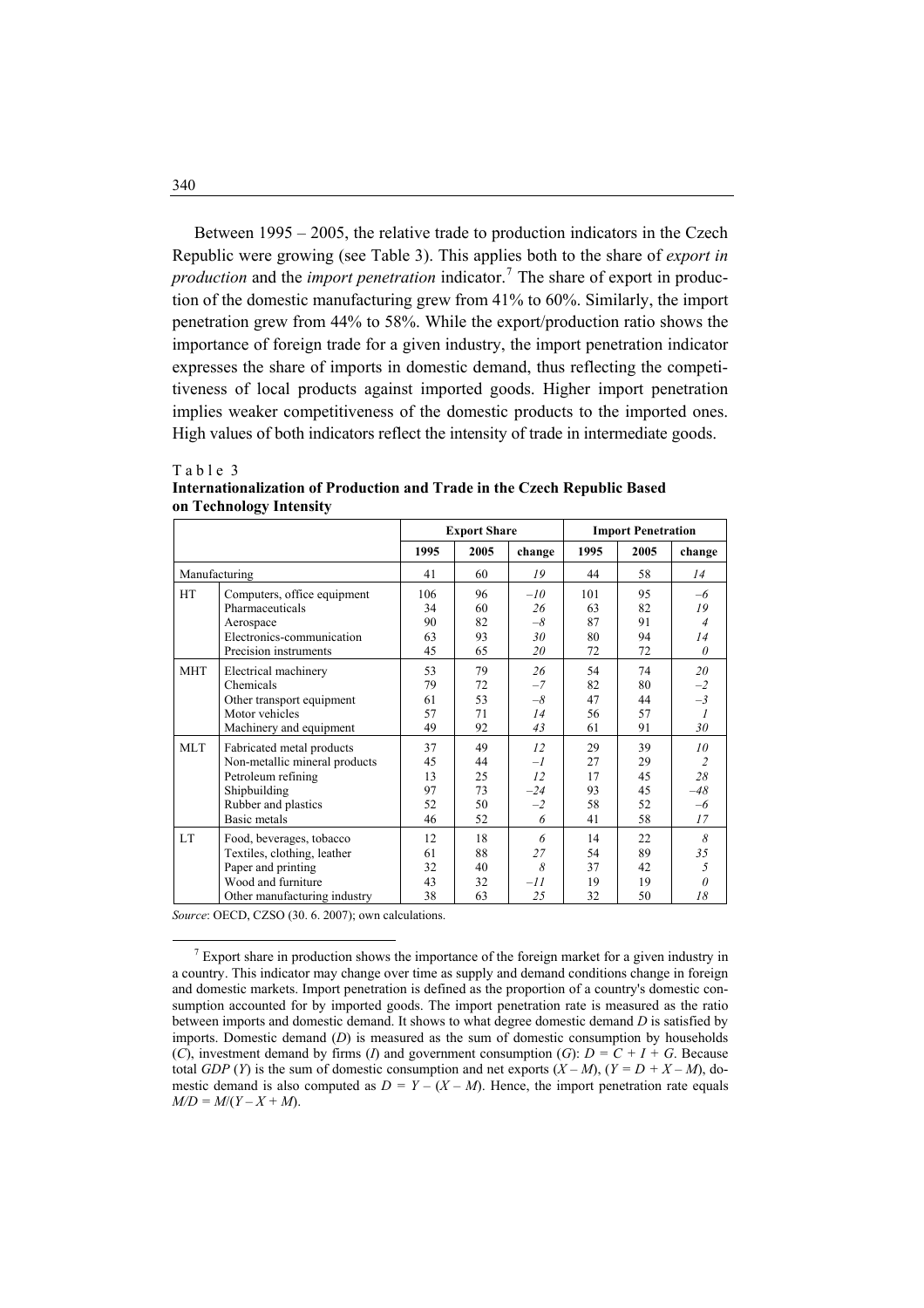The highest share of export in production in high-tech industries was recorded in 2005, reaching 87% in high-tech and 77% in medium-high-tech industries. Since 1995, the ratio has grown by 30 and 20 percentage points respectively, indicating a high increase in the importance of foreign markets for hightech industries. The share of import in domestic demand for high-tech products between 1995 and 2005 grew from 79% to 88%. It also grew similarly in all other industries. When looking into details of individual industries with mediumhigh and high technology intensity, it is apparent that office equipment and machinery and equipment have the highest share of production for export (95%).

 On the contrary, the share of production for export in low-tech industries is significantly lower when compared to high-tech industries. This is most apparent in the food industry, reaching approximately 18%. When compared internationally, the share of export in production for manufacturing in the Czech Republic was relatively high in 2005, significantly above the EU average. This share was higher in almost all industries, with the relatively highest difference in comparison to the EU average in medium-high-tech industries and engineering in particular.

# **2.4. Technology Intensity of Trade**

 $\overline{a}$ 

 The analysis of trade in terms of technology intensity shows whether individual industries and their groups and the economy as a whole tend to import medium-low-tech products that are then transformed into products with a higher technology intensity or vice versa.<sup>[8](#page-8-0)</sup> Figure 1 shows that high-tech products have the highest share in high-tech industry imports (more than 80%). This share is the highest for office equipment and computers, reaching approximately 95%, and the lowest for the pharmaceutical industry (approximately 50%). Additionally, these industries are known for their high import intensity of exports, exceeding 100% for some industries (this indicator is again lower for the pharmaceutical industry). The import to export ratio exceeding 100% may be caused by distorted prices during trading, a higher share of indirect exports or by import of investment goods.

 When looking at the *detailed structure* of high-tech imports, the high share of assembly activities with very low domestic value added is clearly apparent. The

<span id="page-8-0"></span><sup>&</sup>lt;sup>8</sup> For the analytical purposes, year 2003 was chosen since the product import and export matrixes structured according to industry and commodity classifications are available. It is the last year when the data from customs statistics were collected. After the Czech entry into the EU, the method of data collection has changed from customs declarations to statistic surveys. Even though the quality of data according to commodity classification remains quite high, the data concerning imports and exports for individual industries lose their documentary value as a result of a massive increase in indirect imports and exports (i.e. transactions through intermediaries).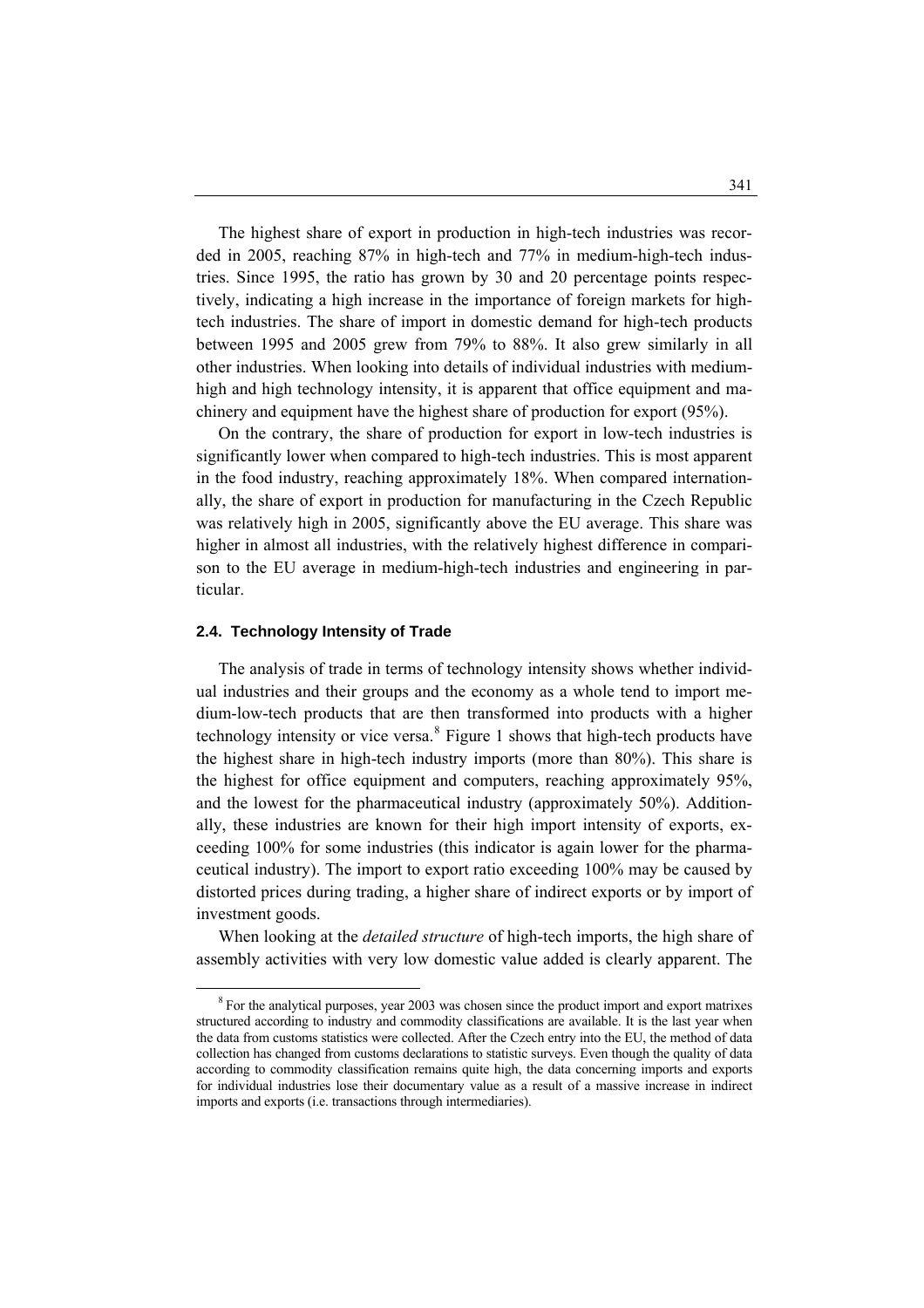high import-intensity of exports also means that even strong export performance of the given industries has basically no influence on the improvement of trade balance. Within the group of *medium high-tech industries,* the core of the Czech manufacturing, medium-high-tech products represent three quarters of imports, and 20% of imports fall in the medium-low and low-tech product category. The import intensity is lower than in the case of high-tech products (71% on average). The highest share of medium-low-tech products in exports, almost one quarter, is represented by the automotive industry. Therefore, this industry is located in a *higher stage* of the value chain. The import intensity of exports reaches only 67%. The automotive production has (in comparison to the volume of foreign trade) significantly positive influence on the trade balance total.

# F i g u r e 1 **Imports by Technology Intensity in the CR (2003, in mld CZK)**



*Note*: HT – high-technology intensity, MHT – medium-high-tech, MLT – medium-low tech, LT – low-tech. *Source*: CZSO, Database of foreign trade (1. 10. 2006); own calculations.

 The *product approach* provides a more detailed analysis of the importance of high-tech industries in foreign trade. It defines technology intensive industries by three to five-digit codes of the SITC classification. As is apparent from the Table 4, between 1999 and 2005, the share of high-tech products in total exports almost doubled from 6.4% to 12.2%, followed by a slight decrease in 2004. IT exports increased tenfold, i.e. most significantly. Electronics and telecommunications were the second most important group of exported products, with approximately a quadruple increase.

 The imports of high-tech products were growing more slowly and their share in the total goods imported grew from 12.4% to only 15.9% between 1999 and 2003. Then, similarly to exports, this share slightly decreased. The largest group of high-tech products is represented by electronics and telecommunications, followed by information technology (6.4% and 4.7% respectively of the imported goods total in 2003). More than 40% of the high-tech product value included the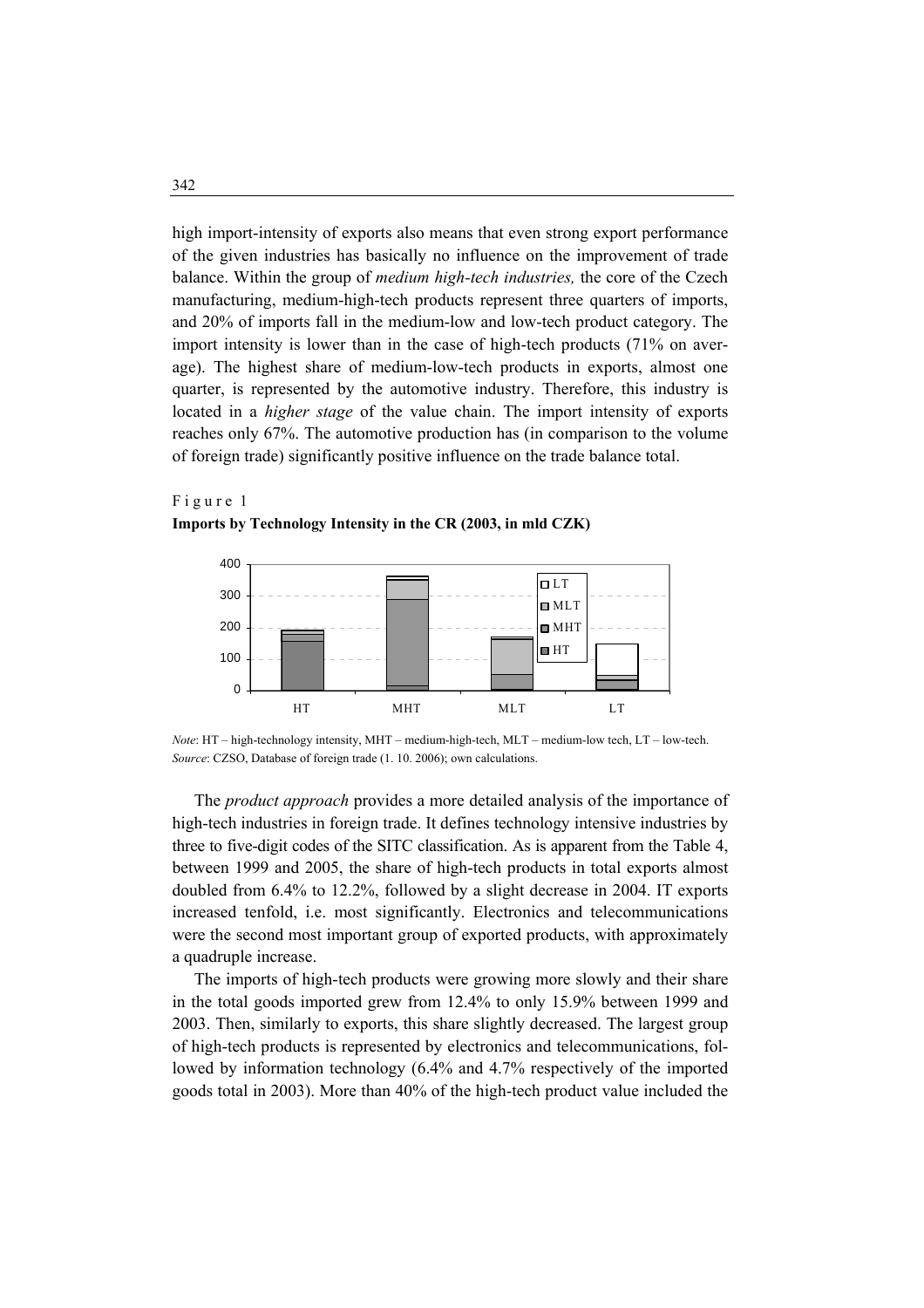processing trade in 2003. This means that the assembly took place in the Czech Republic and the completed products were reexported. This applies mainly to electronic parts and information technologies.

#### Table 4

|                          | <b>Export</b> |              |      |          | Import |        |      |          |  |
|--------------------------|---------------|--------------|------|----------|--------|--------|------|----------|--|
|                          |               | direct       |      | indirect |        | direct |      | indirect |  |
|                          | 1999          | 2005<br>1999 |      | 2005     | 1999   | 2005   | 1999 | 2005     |  |
| Total high-tech          | 6.40          | 12.20        | 3.8  | 5.9      | 12.4   | 14.30  | 17.5 | 3.6      |  |
| Aerospace                | 0.36          | 0.35         | 0.3  | 54.1     | 0.62   | 0.90   | 2.3  | 1.3      |  |
| Comp., office equipment  | 0.87          | 6.18         | 1.6  | 2.0      | 2.84   | 4.53   | 16.5 | 2.1      |  |
| Electronics, telecommun. | 1.26          | 3.19         | 1.4  | 7.9      | 4.24   | 5.14   | 23.3 | 4.7      |  |
| Pharmacy                 | 0.26          | 0.17         | 0.0  | 0.1      | 0.84   | 0.69   | 0.1  | 0.0      |  |
| Scientific instruments   | 0.51          | 0.77         | 0.3  | 9.0      | 1.32   | 1.27   | 13.0 | 4.0      |  |
| Electrical machinery     | 1.50          | 0.61         | 0.2  | 3.0      | 0.58   | 0.44   | 64.9 | 16.4     |  |
| Chemistry                | 0.38          | 0.20         | 0.0  | 1.5      | 0.68   | 0.70   | 12.1 | 3.7      |  |
| Non-electrical machinery | 0.98          | 0.57         | 20.1 | 11.0     | 1.19   | 0.58   | 5.3  | 3.5      |  |
| Armament                 | 0.31          | 0.13         | 2.7  | 0.2      | 0.06   | 0.06   | 2.9  | 0.0      |  |

**Export and Import of High-tech Products in the Czech Republic – Direct and Indirect (Processing) Trade Shares (%)**

*Note*: Shares of high-tech trade in total trade, shares of high-tech indirect trade in direct trade. Data on the total exports and exports after processing are not consistent. Indirect trade is defined as the part of foreign trade, which is only processed in the domestic economy and exported afterwards. *Source*: CZSO, Database of foreign trade (1. 11. 2005); own calculations.

## **3. Internationalization of Research and Development**

 The benefits of FDI to the host economy and their role in economic and technology catch-ups may be differentiated as exogenous (short-term) and endogenous (medium to long-term). *Exogenous benefits* include transfers (improved and redirected production processes, new equipment and machinery, new products, capital imports, new production methods, new corporate functionalities) related to localized effects for foreign affiliates (an improved linkage between the costs and quality of products, increased production factor efficiency, accelerated upgrading and restructuring).

 The subsequent development stage brings about *endogenous impacts* in terms of adoption of the knowledge transferred from the parent company to the foreign affiliates (technology, know-how, best practices) and diffusion of new processes and knowledge spillovers into the local companies. There are also indirect effects in the host economy (development of more complex activities with higher value added) as well as direct effects (vertical links to local suppliers and other producers, increased level of spillovers and diffusion of new processes). The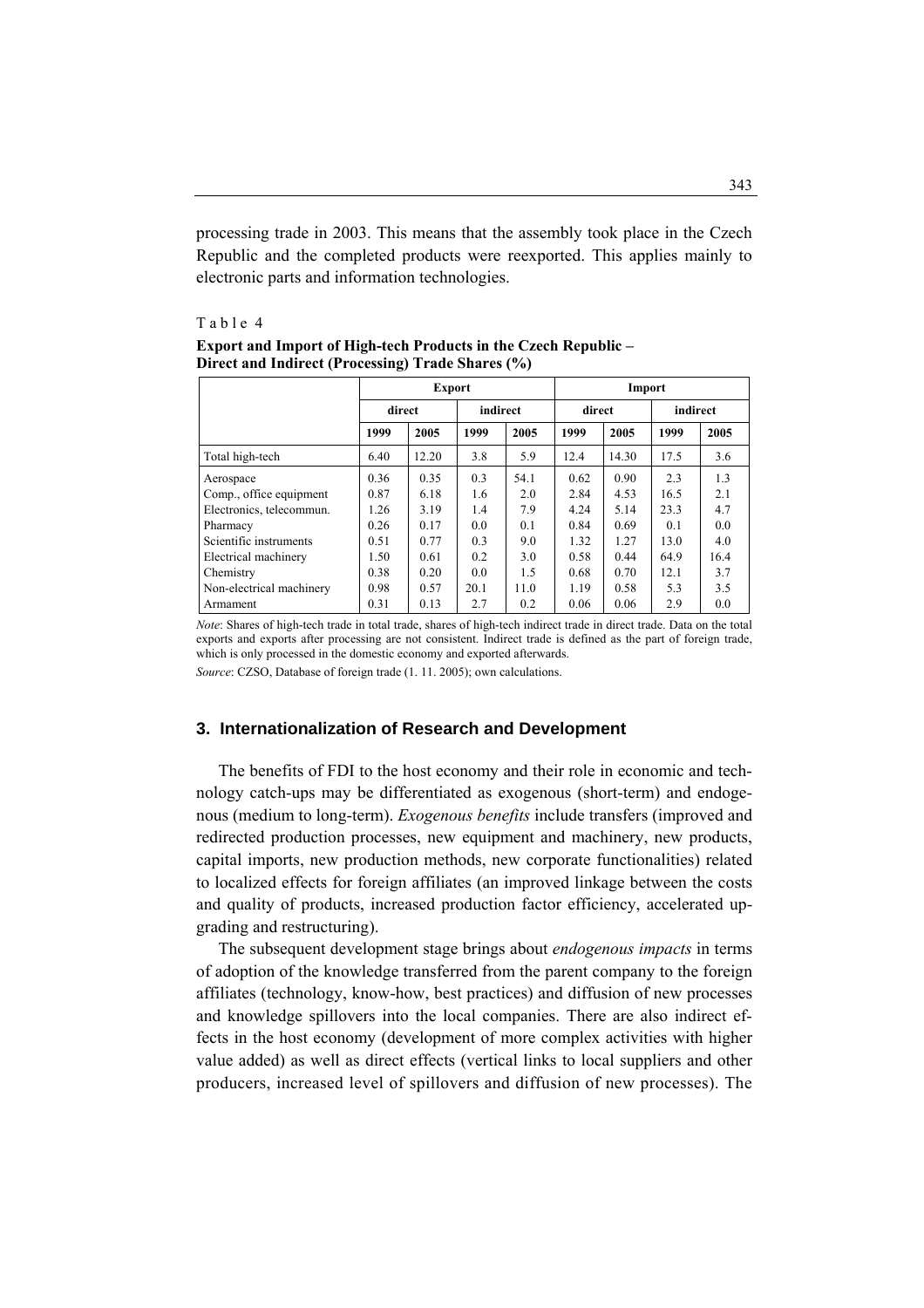extent and intensity of spillovers are decisively influenced by the prevailing type of innovation strategies in the foreign affiliates especially distinctive in terms of motivation and intensity of internal research activities (see UNCTAD, 2006).

### **3.1. International Context**

 New EU members attract an increasing amount of investment in activities intensive in *higher skills* (e.g. precision engineering, design, research and development), often requiring upgrading of the existing equipment and leading to the focus on export-oriented manufacturing, especially in the automotive and engineering industries. New members have also seen an increasing amount of investment from EU-15 small and medium-size enterprises due to reducing political and economic risks after the enlargement. The main motives for investing in the new members have not changed much so far. These include high growth rates as well as favourable future forecasts (thus enabling market expansion), low unit labour costs (increasing efficiency), with the wages reaching one fifth of the EU-15 level with one third productivity,<sup>[9](#page-11-0)</sup> lower corporate taxes (20% on average as compared to  $31\%$  in EU-15).<sup>[10](#page-11-1)</sup> EU accession may also support improvement of the business environment (institutional framework).

 On the other hand, investors in new members still perceive persisting risks (see the survey in Kearney, 2005). These include underdeveloped infrastructure, high level of corruption and inevitable weakening low-cost advantage as a result of the increasing average income level. Economic and social costs of adjusting to the proposed EU reforms may be significant. New regulatory restrictions at the Communities level may decrease relative tax or labour cost advantages of new members for foreign investors and redirect them further to East and South (including the latest EU enlargement to Romania and Bulgaria).

#### **3.2. Fragmentation of Multinational Value Chain**

 The importance assigned to the (multinational) value chain structure reflects the position of EU members with less developed knowledge base combined with the strong presence of FDI business sector. While assessing the competitive advantage of these countries, the geographic fragmentation of the value chain must be considered, when different (qualitatively distinctive) segments are located in different countries. Less developed countries mostly host segments exploiting

<span id="page-11-0"></span> $\frac{1}{9}$  $9$  According to some estimates, the average wages in the new members will still be at  $40 - 60\%$ of the EU-15 level in 2020 (see UNCTAD, 2005, p. 87).

<span id="page-11-1"></span> $10$  The assessment of the tax burden must be more comprehensive and include other characteristics as well – e.g. the tax base, specific tax modes, see below.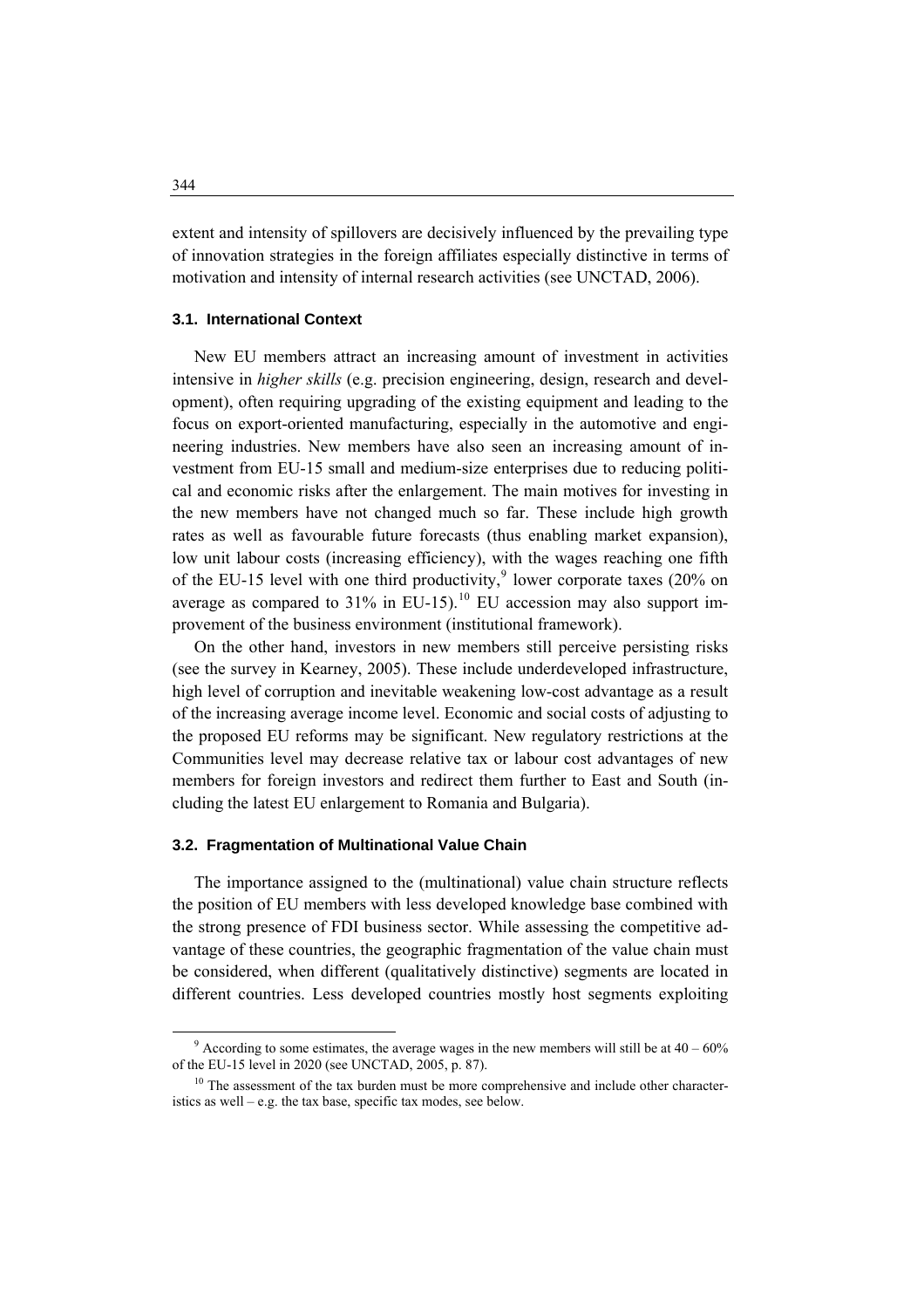the advantages of low cost inputs. Location in countries at a similar or higher level of knowledge development is more motivated by the access to specific as-sets (e.g. new technology).<sup>[11](#page-12-0)</sup> The quality of factor endowment (factor intensity) together with the level of technology capacities thus affect the depth of trade specialization as well as the motivation for the FDI inflows as a (possibly) important source of technology transfer.

 As to the value chain structure differentiated in terms of input quality intensity, the production segment is usually the least developed. It can be based on imported technology, employing the staff trained for simple operational tasks (e.g. automated assembly lines). On the other hand, the complete chain includes not just the production itself but also the R&D activities and other knowledgeintensive segments. However, they usually remain located in the home country of foreign investors where the knowledge base has already been appropriately developed.

 The value chain fragmentation brings about a number of effects as to the *sources and direction of the competitive advantage*. As it has already been mentioned, the role of intra-industry trade becomes more significant. In this type of trade, similar products are exchanged, especially products in different production stages within multinational chains (as it is reflected in increasing volume of intra-company trade). If production costs increase, the pressure for moving labourintensive segments into cheaper locations becomes stronger. Catching-up economy must therefore be able to replace them by activities that are more technology and skill intensive.

 Such a transition, however, may be quite time and resource demanding. Specialization in *assembly of imported parts* (typical for countries with the advantage of relatively cheap labour force), even in industries classified as mediumhigh and high-technology intensive, has rather a very limited effect on technology capacity improvement in the host economy. The technology and skill intensities of these activities remain low, mostly not exceeding the averages in other industries. Their statistical export performance therefore do not as much reflects the ability to produce high-tech products but rather the specifics of (low-cost based) comparative advantage in the global production system. When foreign subsidiaries still develop their own R&D activities, the scope of knowledge spillovers in the host economy need to be assessed, as they are strongly affected

<span id="page-12-0"></span> $11$  International production theories examine the motivations leading companies to expand their activities abroad (i.e. answer questions how, where and when). The reasons are divided based on the advantages they seek (in the OLI paradigm), whether they are unique assets as an income source (ownership advantage), possibility to internalize advantages resulted from the undertaken transactions exploiting economies of scale (internationalization advantage) or by making advantage of a particular location (localization advantage).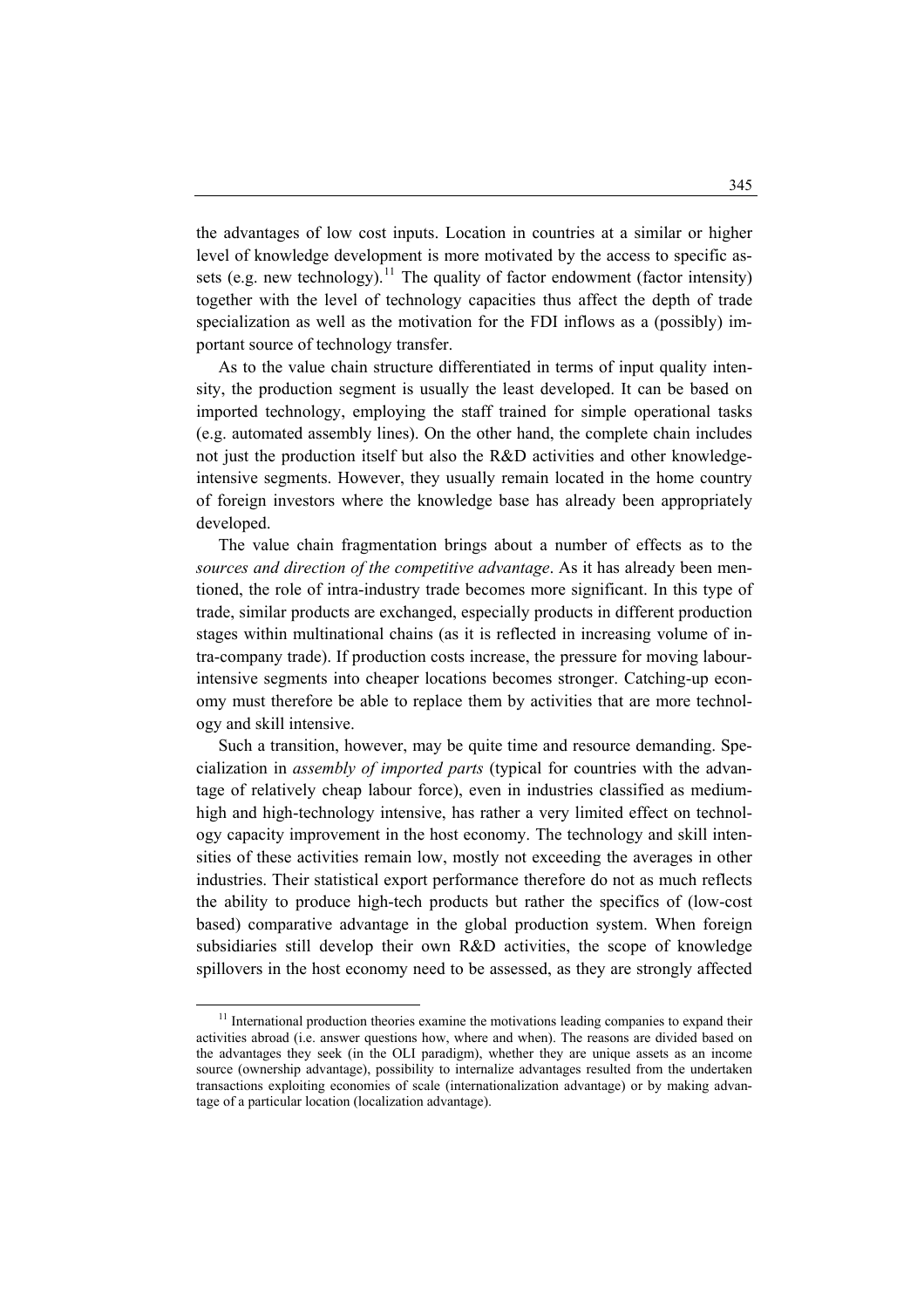by the linkages to the national innovation system and its key agents. These linkages mostly depend on a (relatively) small knowledge gap between domestic and foreign sectors, high level of human capital and the presence of technologically competent universities closely linked to the businesses.

### **3.3. Foreign Investment in Knowledge-intensive Activities**

 According to the World Investment Report (see UNCTAD, 2005), multinational companies dominate global R&D activities in both parent and host economies. Within the internationalization process, the newest trend is a fast increase in research activities of foreign subsidiaries in less developed countries in Asia and, to a lesser degree, in other regions, including the new EU members.

 A survey conducted as a part of the *FDI Confidence Index* focused on location preferences of foreign investors in R&D, based on groups of countries and the most important decision-making factors. Almost a half of global investors (48%) plan to increase R&D expenditures within the next three years, with only 3% planning their decrease. Almost three quarters of these increased expenditures will be directed to emerging countries of Asia and Eastern Europe, especially from North America and Western Europe (thus negatively affecting their domestic R&D expenditures). Poland and Russia are considered the most attractive countries for R&D investments in Eastern Europe. From the global perspective, both China and India lead the chart, leaving others far behind. (More than 40% of respondents plan to invest in these two countries).

## Table 5

**Shares of Foreign Investors Planning to Change Regional Focus of R&D Expenditures, 2005 (%)** 

|          | Asia<br>(excl. Japan) | Eastern<br>Europe | North<br>America | Western<br><b>Europe</b> | Latin<br>America | Japan | Mid. East<br>Africa |
|----------|-----------------------|-------------------|------------------|--------------------------|------------------|-------|---------------------|
| Increase | 50                    | ∠∠                | 20               | 18                       |                  |       |                     |
| Decline  |                       |                   | 18               |                          |                  |       |                     |

*Source*: Kearney (2005), p. 8.

 Investors assess the factors affecting the location of research and development investments ranked according to their importance. More than half of them stress the following three: lower R&D costs, availability and quality of domestic workforce for R&D activities and a corresponding level of intellectual property protection.

 Figure 2 shows the importance of individual determinants of R&D investment location factors.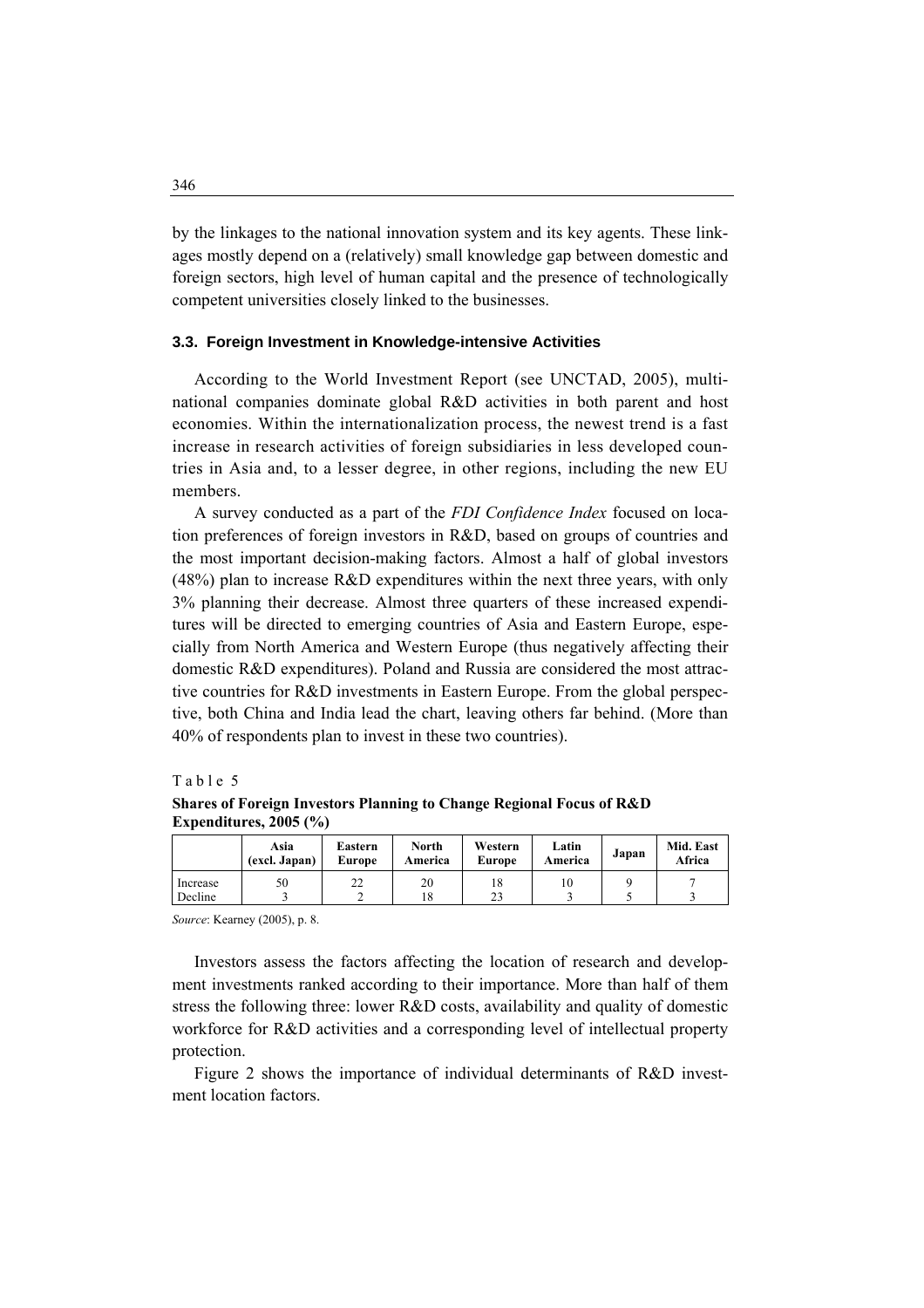# F i g u r e 2 **Determinants of Foreign Investment in R&D (2005,% of respondents)**



*Source*: Kearney (2005), p. 9.

#### Table 6

**Position of the Czech Republic and the Key Determinants of its Innovation System** 

|                                   | <b>R&amp;D</b> Activities                                                                                                                                                  | <b>CR</b>                           | $EU-27$                             |
|-----------------------------------|----------------------------------------------------------------------------------------------------------------------------------------------------------------------------|-------------------------------------|-------------------------------------|
| R&D                               | R&D expenditure in % of GDP<br>- Percentage financed by business sector                                                                                                    | 1.42<br>54.1                        | 1.84<br>54.5                        |
| expenditure                       | - Percentage financed by government sector<br>- Percentage financed by abroad                                                                                              | 40.9<br>4.0                         | 34.8<br>8.5                         |
| Human<br>resources for $R&D1$     | Number of researchers in% of employees<br>Business sector<br>Government sector<br>Higher education sector<br>Ph.D. graduates of science and technology fields <sup>3</sup> | 0.73<br>0.26<br>0.17<br>0.30<br>0.6 | 0.92<br>0.36<br>0.10<br>0.45<br>0.6 |
| Intersectoral<br>linkages         | Business R&D financed by government<br>University R&D financed by businesses<br>Government R&D financed by businesses                                                      | 15.2<br>0.6<br>9.4                  | 10.6<br>6.7<br>6.1                  |
| Scientific output                 | Scientific publications per 1000 inhabitants                                                                                                                               | 0.646                               | 1.021                               |
| Innovation<br>output              | Share of innovative companies<br>Number of European Patent Office applications per mil. inhabitants                                                                        | 41.5<br>10.4                        | 35.9<br>112.3                       |
| Venture capital<br>in % of $GDP2$ | Start-up stage<br>Expansion stage                                                                                                                                          | 0.000<br>0.007                      | 0.022<br>0.116                      |
| Environment                       | Intellectual property protection                                                                                                                                           | 3.9                                 | 4.8                                 |

*Note*: <sup>1</sup> Data for EU-25. <sup>2</sup> Data for EU-15. <sup>3</sup> Per 1,000 inhabitants aged 25 – 34. Data for the latest available year. *Source*: EUROSTAT – Science and Technology Database, 16. 10. 2007; Kadeřábková et al. (2007).

 In comparison with the EU average, the Czech Republic weaknesses in the key indicators of the *national innovation system* (see Table 6) include especially the availability of human resources for R&D, intensity of links between the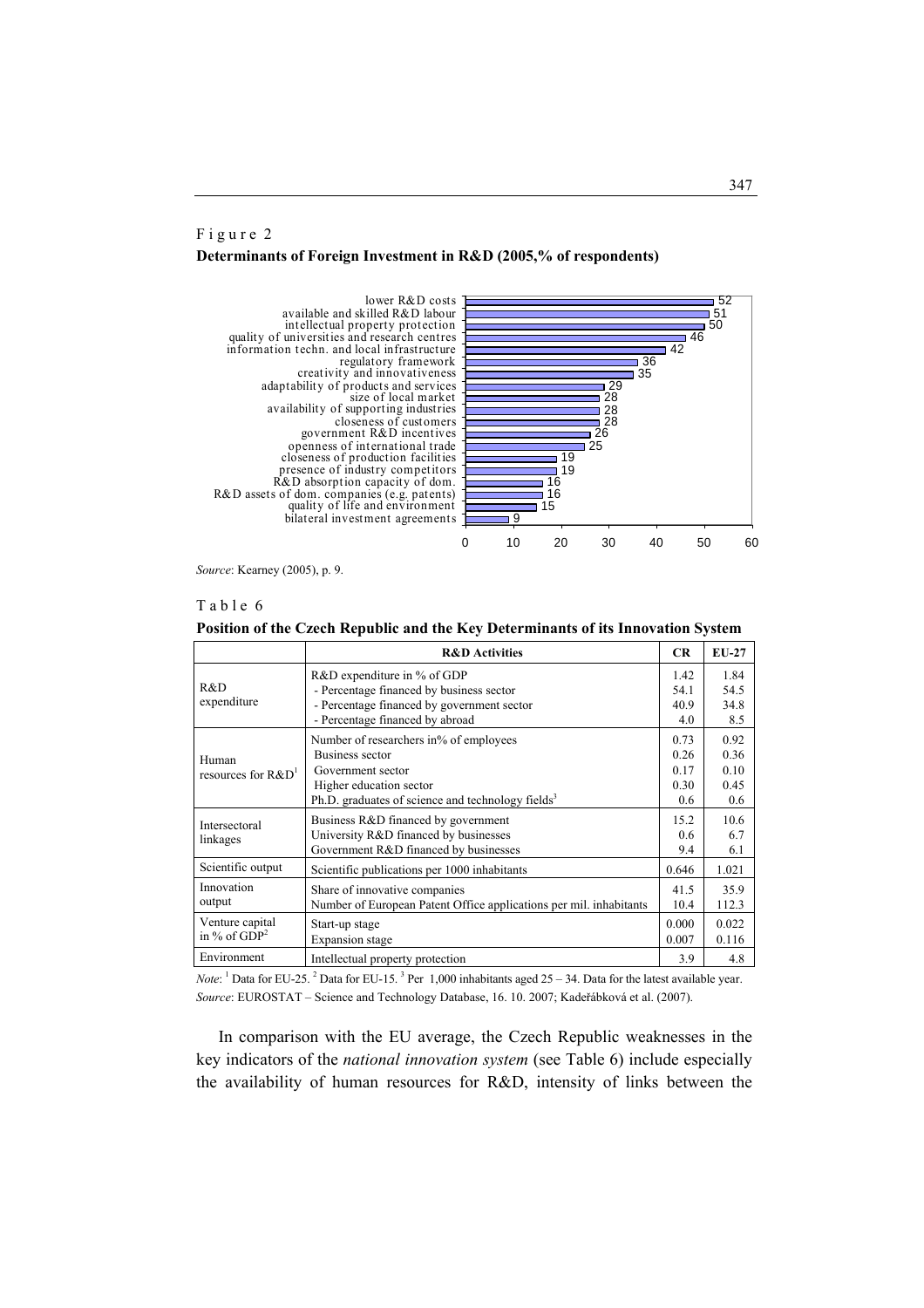business sector and universities (and the intensity of their R&D activities) and in science and innovation output and the exploitation of venture capital. The relative expenditures on R&D as well as the protection of intellectual property are also lower.

#### **3.4. Knowledge-intensive Activities of Foreign Companies**

 The importance of FDI subsidiaries for knowledge-intensive activities in the Czech Republic has been steadily increasing (see Table 7). By 2004 they had already reached almost one half of R&D expenditures of the business sector. Out of the total new patent applications submitted to the European Patent Office (EPO) by Czech inventors in 2002, 55% were owned by foreign entities, i.e. they were carried out at subsidiaries of foreign companies. Based on the structure of manufacturing FDI at the end of 2004, medium-low-tech industries tend to slightly prevail (52.3%). Foreign companies have a significant part in the trade in high-tech products.

#### Table 7

**The Role of FDI Sector in the Czech Republic Manufacturing Industry in Terms of Technology Intensity, 2002 (in% of total business sector)** 

|             | High | Medium-high | <b>Medium-low</b> | Low  |
|-------------|------|-------------|-------------------|------|
| Export      | 91.3 | 77.7        | 56.9              | 49.3 |
| Import      | 88.0 | 84.5        | 48.5              | 64.1 |
| Employment  | 47.0 | 41.3        | 26.0              | 20.9 |
| Value added | 48.8 | 52.3        | 35.8              | 42.3 |

*Source*: CNB, FDI Statistics; OECD – AFA Database, 1. 8. 2007.

 The participation of foreign subsidiaries in R&D activities (see Table 8) is especially strong in manufacturing. The share of foreign subsidiaries in manufacturing R&D expenditures rose up to 65%, and up to 50% for researchers in 2004 (with the share in value added at 50%, and the share in employees at 33%). The share of foreign subsidiaries in R&D expenditures and the number of researchers are strongly industry-specific. The most apparent is the presence of foreign subsidiaries in the automotive industry (up to 95% of R&D expenditures and 83% or researchers in 2002) that belongs to the group of medium-high-tech industries. In this industry group, the R&D share of FDI companies significantly exceeds their share in value added.

 When comparing the individual industries in terms of their *R&D intensity* in the Czech Republic, its still quite low level becomes apparent in international comparison, reaching only one third when compared to developed countries (see Table 9). The R&D intensity in the automotive industry (and, to a lesser degree in other transport equipment) comes at least closer to the value justifying its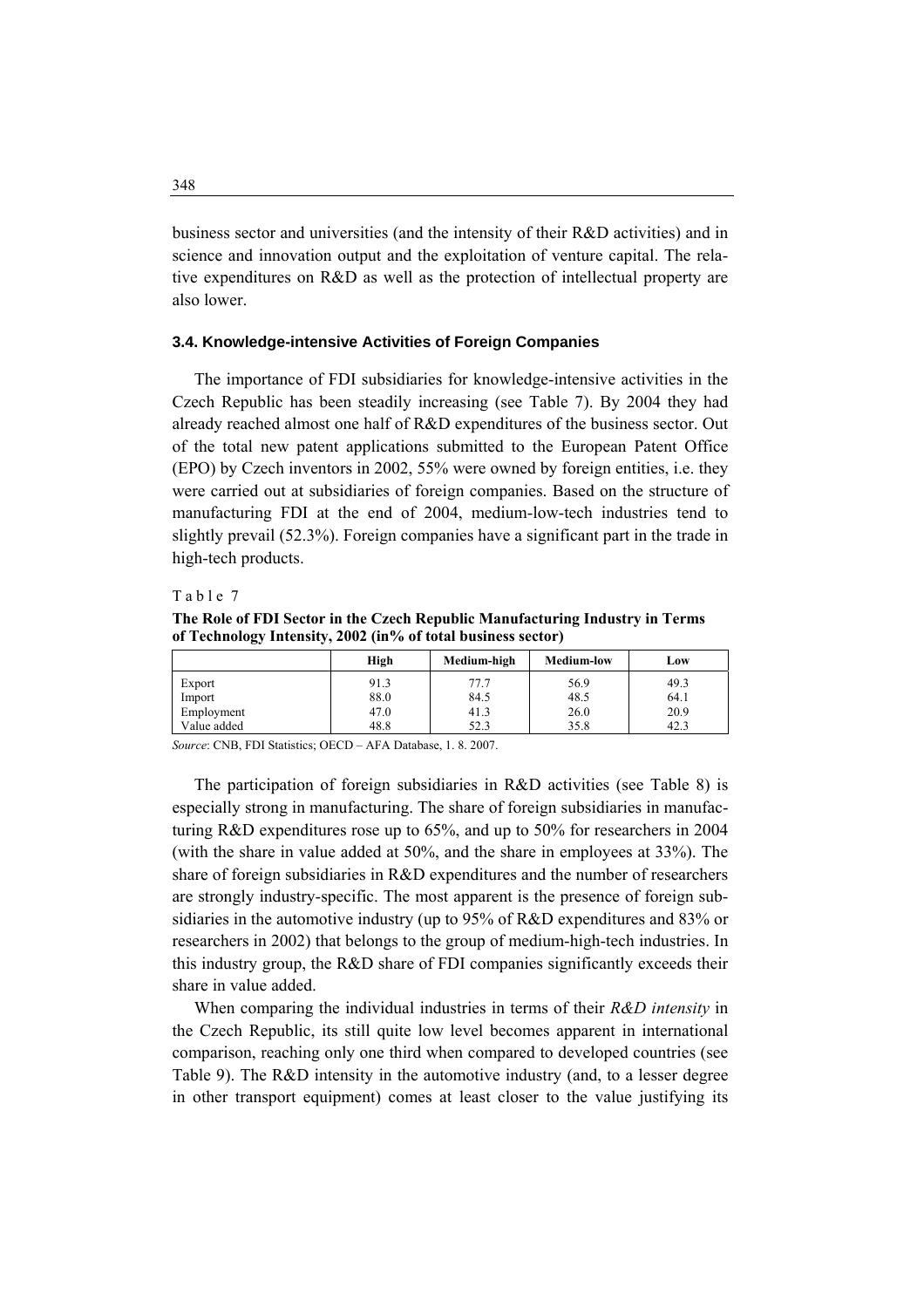classification as a medium-high-tech industry. The most extreme contrast between these two viewpoints is apparent in the office and computer equipment (classified as high-tech industries in developed countries), in respect to which the R&D intensity in the Czech Republic reaches the values comparable to food or wood industries. To conclude, we may say that in terms of R&D intensity there are yet no industries in the Czech Republic reaching high-tech intensity.

#### Table 8

|                                                                                          | <b>Expenditure</b>                         |                                     |                                                 |                                     |                                         |                                     | <b>Researchers</b>                   |                                     |
|------------------------------------------------------------------------------------------|--------------------------------------------|-------------------------------------|-------------------------------------------------|-------------------------------------|-----------------------------------------|-------------------------------------|--------------------------------------|-------------------------------------|
|                                                                                          |                                            | 2003                                |                                                 | 2005                                |                                         | 2003                                |                                      | 2005                                |
|                                                                                          | total                                      | affil.<br>total                     |                                                 | affil.                              | total                                   | affil.                              | total                                | affil.                              |
| Manufacturing<br>12 5 13<br>59.0                                                         |                                            | 17 145                              | 66.1                                            | 3440                                | 43.5                                    | 5070                                | 43.1                                 |                                     |
| High technology<br>Medium high technology<br>Medium low technology<br>Low technology     | 2 2 5 1<br>8430<br>1409<br>423             | 36.6<br>73.4<br>19.1<br>25.1        | 3 3 9 6<br>11 176<br>2077<br>496                | 54.6<br>76.7<br>36.8<br>29.2        | 865<br>2 0 2 4<br>423<br>128            | 27.4<br>56.2<br>19.1<br>32.0        | 1 2 2 1<br>3 0 5 4<br>594<br>201     | 28.1<br>54.5<br>18.0<br>34.6        |
| <b>Services</b>                                                                          | 7055                                       | 24.9                                | 9 3 2 4                                         | 28.2                                | 3 0 8 8                                 | 16.1                                | 5 1 6 2                              | 20.9                                |
| Knowledge intensive<br>High technology<br>R&D<br>Business services<br>Financial services | 6 0 7 7<br>4 9 4 2<br>3 2 5 7<br>697<br>25 | 21.3<br>19.5<br>7.2<br>45.9<br>36.0 | 8 5 6 5<br>6 7 7 5<br>4 2 6 7<br>1 0 5 4<br>284 | 26.0<br>24.6<br>9.7<br>31.5<br>77.5 | 2 7 6 1<br>2 2 9 2<br>1.563<br>267<br>4 | 15.4<br>13.0<br>4.2<br>46.1<br>50.0 | 4922<br>3919<br>2 0 9 8<br>492<br>48 | 20.4<br>25.6<br>7.2<br>41.1<br>24.2 |

**Business Sector R&D Expenditures (in CZK million), the Number of Researches (FTE) and the Share of Foreign Affiliates (FDI) in the Czech Republic (%)** 

*Source*: Czech Statistical Office, R&D Statistics Database.

 Based on the *actual R&D intensity*, only pharmaceutical industry and the aforementioned automotive industry and possibly other transport appliances could be placed in the medium-high-tech group in the Czech Republic. All other manufacturing industries fall under the medium-low or low-tech category. In this adjusted definition of technology groups, the share of medium-high and hightech industries in Czech exports would reach only 18.6% in 2003 (in comparison with the reported value of 59.4%).

 According to the survey on *innovation activities* for the period of 2002 – 2003, 41% of foreign subsidiaries (companies located in the Czech Republic with the HQ abroad) carry out innovation activities as compared to 24% of Czech companies (see Table10). In comparison to innovation performance of the total sample, foreign subsidiaries show up higher values in manufacturing, especially then in the food industry, rubber and plastics, electrical and optical appliances. As for services, innovation results of foreign subsidiaries are significantly better in all industries. However, innovation intensity in foreign subsidiaries is only slightly higher compared to the total sample.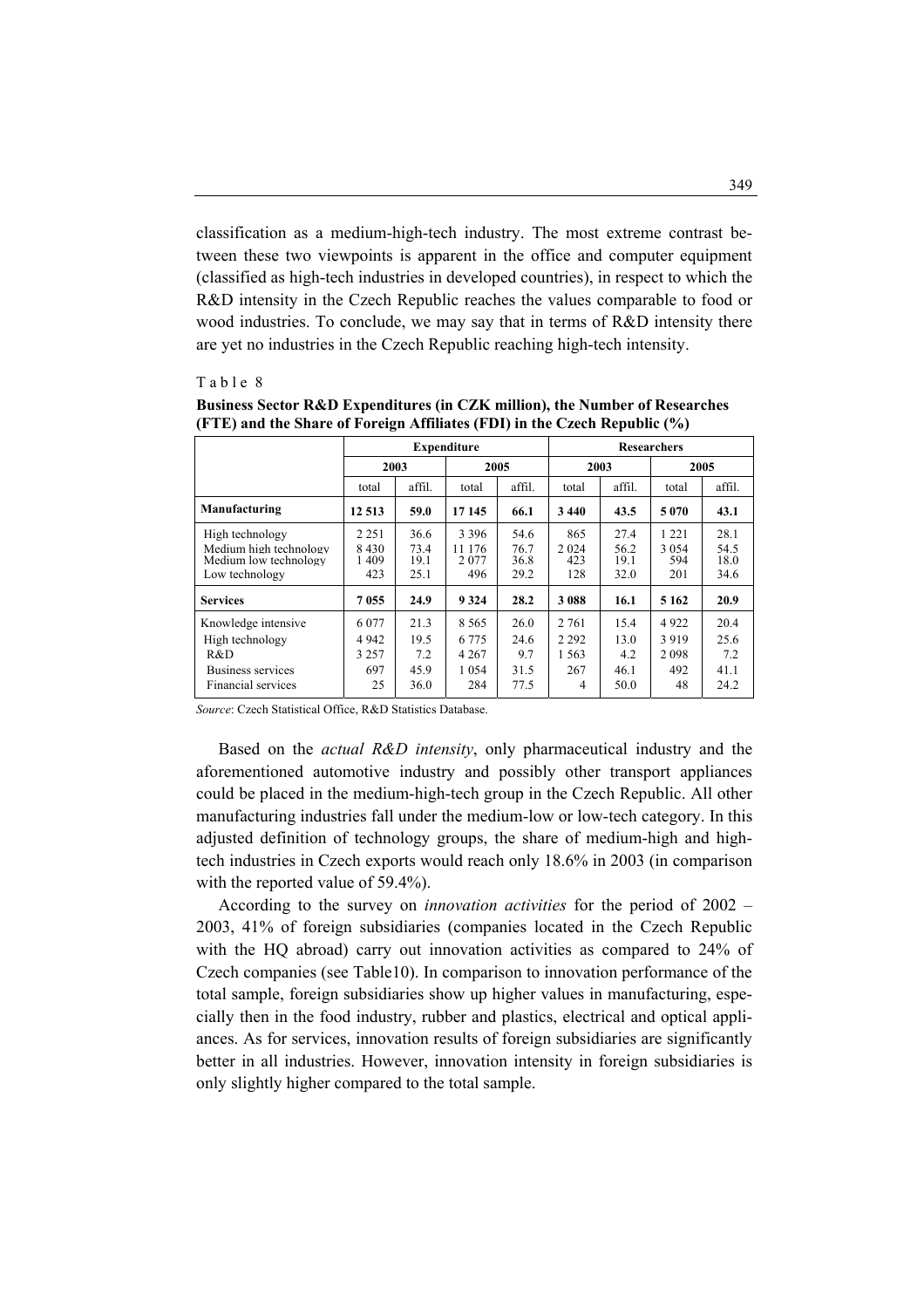## Table 9

**Structure of Manufacturing Export and the R&D Intensity of Value Added, the Share of Foreign Affiliates in Value Added and in R&D Expenditures in the Czech Republic (%)** 

|              | <b>Technology intensity</b> |             |           | <b>Export 2003</b> |             | <b>R&amp;D</b> Intensity 2002 | Foreign Affil. 2002 |           |  |
|--------------|-----------------------------|-------------|-----------|--------------------|-------------|-------------------------------|---------------------|-----------|--|
|              |                             | <b>NACE</b> | <b>CZ</b> | EU                 | <b>OECD</b> | CZ.                           | V. add.             | R&D       |  |
|              | Aerospace and aircraft      | 353         | 0.4       | 3.2                | 27.5        |                               | $\ddotsc$           | 1.5       |  |
|              | Pharmaceuticals             | 244         | 0.8       | 5.6                | 25.8        | 9.2                           | $\ddotsc$           | 46.1      |  |
| High         | Computers, office equipment | 30          | 6.6       | 4.0                | 15.1        | 0.1                           | 79.7                | 0.0       |  |
|              | Electronics-communication   | 32          | 5.2       | 5.6                | 22.4        | 3.6                           | 65.8                | 50.2      |  |
|              | Precision instruments       | 33          | 1.7       | 3.5                | 11.9        | 2.5                           | 33.6                | 30.3      |  |
|              | Electrical machinery        | 31          | 9.2       | 4.3                | 6.7         | 1.3                           | 48.8                | 34.7      |  |
| Med-high     | Motor vehicles              | 34          | 16.8      | 14.8               | 11.7        | 9.5                           | 83.8                | 94.8      |  |
|              | Chemicals excl. pharmaceut. | 24          | 4.7       | 10.5               | 7.1         | 2.2                           | 38.8                | 41.0      |  |
|              | Other transport equipment   | 35          | 1.0       | 0.6                | 7.9         | 4.2                           | 25.1                | 4.2       |  |
|              | Machinery and equipment     | 29          | 13.0      | 11.5               | 5.3         | 2.6                           | 27.3                | 30.6      |  |
|              | Petroleum refining          | 23          | 1.1       | 2.6                | 2.7         | $\ddotsc$                     |                     |           |  |
|              | Rubber and plastics         | 25          | 5.2       | 3.3                | 3.0         | 0.9                           | 57.7                | 20.8      |  |
| Med-low      | Non-metallic min. products  | 26          | 4.3       | 1.8                | 1.3         | 1.1                           | 47.8                | 23.9      |  |
|              | Shipbuilding                | 351         | 0.0       | 0.7                | 2.9         | $\ldots$                      | $\ddotsc$           | $\ddotsc$ |  |
|              | Metal products              | $27 - 28$   | 12.2      | 7.5                | 1.4         | 0.5                           | 21.5                | 11.6      |  |
|              | Other manufactur. industry  | $36 - 37$   | 4.0       | 2.8                | 1.2         | 0.3                           | 27.4                | 9.8       |  |
|              | Paper and printing          | $20 - 22$   | 5.3       | 4.9                | 0.3         | 0.1                           | 31.1                | 25.3      |  |
| $_{\rm Low}$ | Food, beverages, tobacco    | $15 - 16$   | 2.9       | 7.1                | 1.0         | 0.1                           | 43.9                | 39.3      |  |
|              | Textiles, clothing, leather | $17 - 19$   | 5.6       | 5.9                | 1.0         | 0.7                           | 22.1                | 26.3      |  |
|              | Manufacturing               | $15 - 37$   | 100.0     | 100.0              | 6.5         | 2.2                           | 41.4                | 59.0      |  |

*Notes*: R&D intensity for OECD expressed by the median for 12 developed members in 1999.

*Source*: OECD (2005), p. 182, 207 – 208; CZSO – Science and technology indicators (2004), p. 269 (updated at 1. 8. 2006); OECD – AFA Database, 1. 11. 2006 (modified).

#### Table 10

**Shares of Technically Innovative Companies (TINNO), Non-technically Innovative Companies (NINNO), and Innovation Intensity (INT) in the Czech Republic, 2003 – 2005** 

|                                               |              | Total        |            |              | <b>Foreign Affiliates</b> |            |  |  |
|-----------------------------------------------|--------------|--------------|------------|--------------|---------------------------|------------|--|--|
|                                               | <b>TINNO</b> | <b>NINNO</b> | <b>INT</b> | <b>TINNO</b> | <b>NINNO</b>              | <b>INT</b> |  |  |
| Total                                         | 38.3         | 43.7         | 3.3        | 56.9         | 60.6                      | 3.6        |  |  |
| Manufacturing                                 | 48.8         | 49.0         | 3.8        | 62.5         | 63.1                      | 3.1        |  |  |
| Food, beverages, tobacco                      | 53.3         | 50.8         | 3.1        | 79.4         | 88.2                      | 1.3        |  |  |
| Textiles, clothing, leather                   | 33.2         | 38.6         | 3.0        | 37.9         | 41.4                      | 2.4        |  |  |
| Paper and printing                            | 36.1         | 40.5         | 2.8        | 44.7         | 44.7                      | 2.3        |  |  |
| Petroleum refining, chemicals                 | 67.9         | 64.2         | 2.3        | 81.1         | 75.7                      | 2.6        |  |  |
| Rubber and plastics                           | 54.1         | 55.4         | 2.4        | 61.3         | 69.9                      | 2.5        |  |  |
| Metal products                                | 48.4         | 47.6         | 1.4        | 57.5         | 52.5                      | 1.0        |  |  |
| Machinery and equipment                       | 66.0         | 61.3         | 3.5        | 74.1         | 75.9                      | 3.7        |  |  |
| Precision, optical and electrical instruments | 54.3         | 48.9         | 4.0        | 65.0         | 59.1                      | 3.7        |  |  |
| Motor vehicles                                | 55.7         | 54.9         | 5.3        | 63.6         | 63.6                      | 5.6        |  |  |
| Furniture, other manufacturing                | 31.8         | 41.4         | 3.0        | 50.0         | 69.2                      | 1.9        |  |  |
| <b>Services</b>                               | 31.0         | 40.2         | 2.5        | 51.5         | 57.3                      | 3.5        |  |  |
| Wholesale and retail                          | 26.1         | 39.0         | 0.8        | 43.5         | 56.5                      | 0.1        |  |  |
| Transport, telecommunications                 | 35.0         | 44.3         | 2.9        | 53.1         | 67.2                      | 4.9        |  |  |
| Finance and insurance                         | 60.8         | 61.5         | 2.4        | 71.0         | 63.8                      | 2.8        |  |  |
| Data processing and related activities        | 63.2         | 60.7         | 14.7       | 68.4         | 68.4                      | 9.8        |  |  |
| Research and development                      | 70.0         | 56.7         | 30.7       | 50.0         | 33.3                      | 33.0       |  |  |

*Note*: Innovation intensity (INT) is defined as the share of innovation expenditure in total sales.

*Source*: CZSO (2006).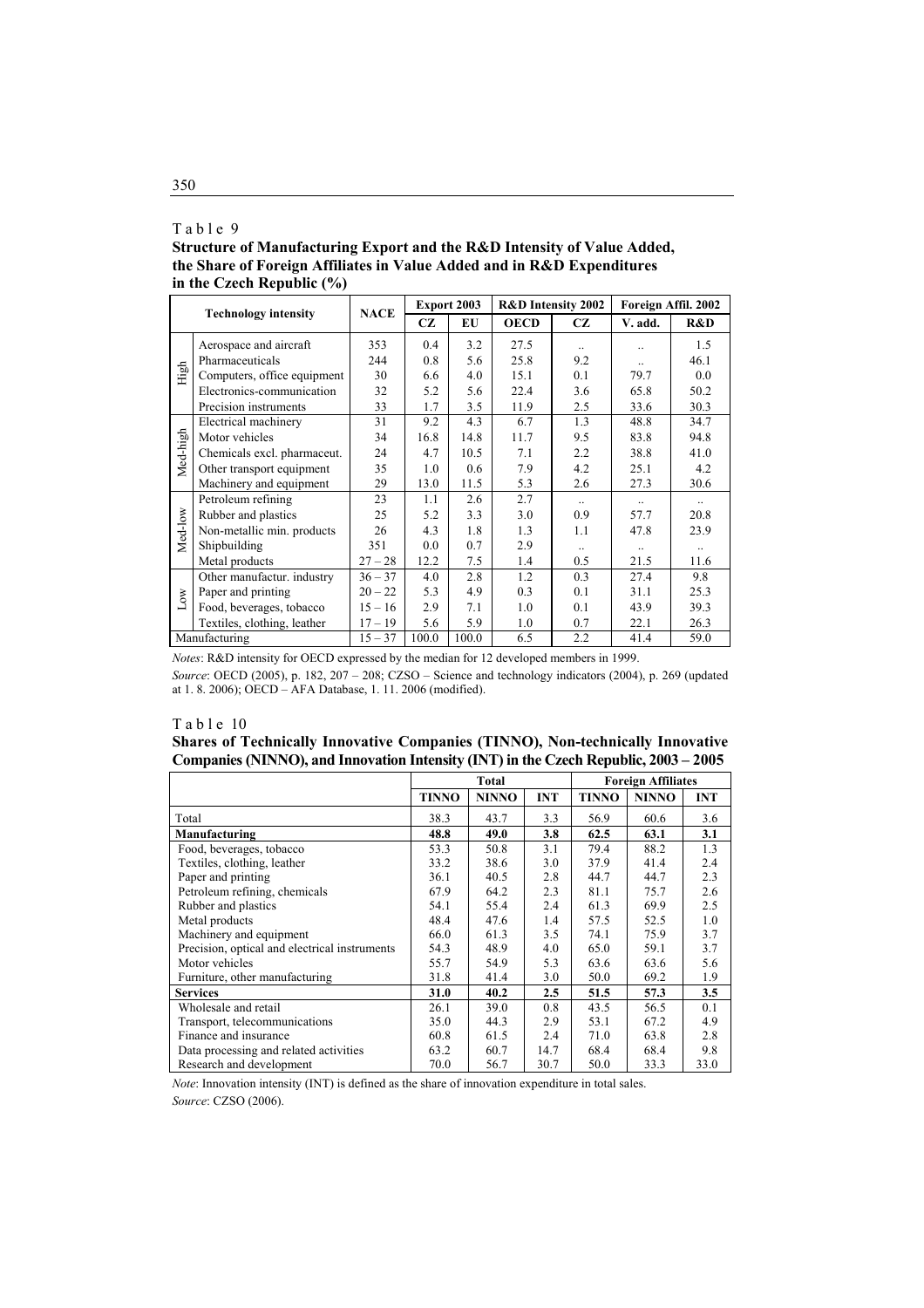# **Conclusions**

 In terms of structural globalization characteristics, the export dynamics to the EU countries have increased significantly over the last few years following strong inflows of foreign direct investment to the Czech Republic. At the same time, the export structure has been changing as well, with engineering, and the automotive industry especially, gaining an ever increasing share. Pro-export effect of foreign investments started to prevail over the influence of imports of investment goods in the first stage of the FDI life cycle. The strong geographical concentration of trade on Germany may present a potential trade balance problem, as may product over-specialization in industries related to automotive production. Within EU-15 imports, machinery and transport vehicles are dominant, while the imports from the new EU members include predominantly products with lower technology intensity.

 Within the last ten years, the trade structure of new EU members, including the Czech Republic, has shifted significantly in favour of technology more intensive products that represent approximately 60% of total exports to EU countries. Medium-high-tech industries (especially the automotive industry) have the highest contribution toward trade balance, with the contribution of high-tech industries still being negative, though gradually improving. These industry groups have also the highest share of products for export. However, since the predominant part of the production is assembly-based, value added remains relatively low (especially in the office and computer equipment).

 The importance of foreign companies in the total R&D expenditures has been recently significantly growing especially due to changes in the ownership structure of large companies. The share of value added in knowledge-based activities still remains relatively low when compared to developed countries, both in terms of R&D intensity and quality-intensity of employment, a fact that is also reflected in low economic performance achievements (especially in production). This is predominantly the case of the industries that are traditionally classified as high-tech. The combination of a high level of foreign direct investments and the low quality of value chain requires an intensive policy support expanding the supply of domestic knowledge-intensive inputs and developing infrastructure of the national innovation system.

 In terms of foreign direct investments in R&D activities, the region of Central and Eastern Europe receives very positive ratings by investors, with almost one quarter expecting an increase in R&D expenditures (however, for Asian countries almost one half expect this development). As far as the location determinants for R&D expenditures are concerned, the Czech Republic lags behind especially in the availability of human resources for research, in the intensity of linkages between